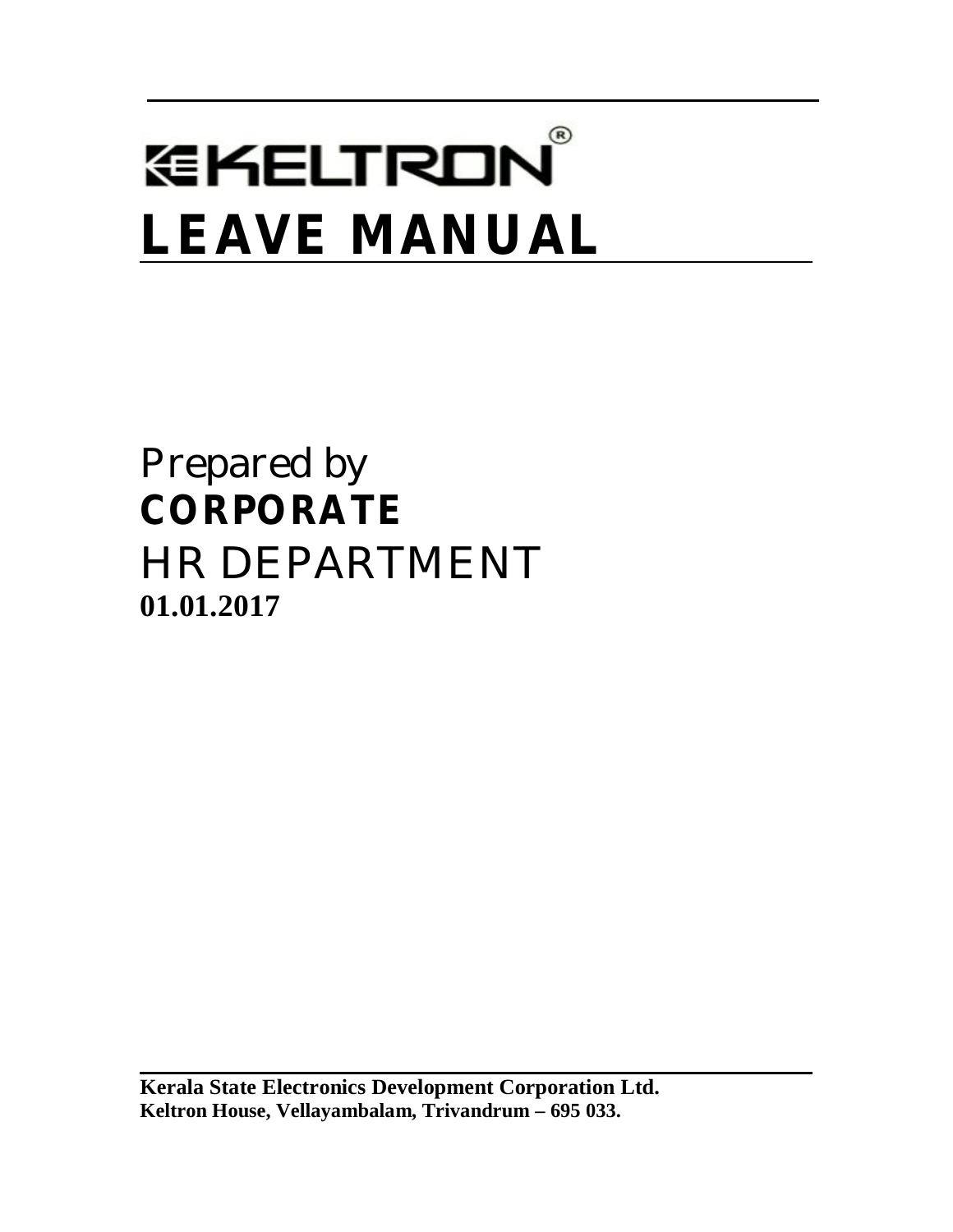# **INDEX**

|     |                                                |                         | Page No        |
|-----|------------------------------------------------|-------------------------|----------------|
| 1.  | Scope                                          |                         | $\mathbf{1}$   |
| 2.  | General conditions for grant of leave          |                         | $\mathbf{1}$   |
| 3.  | Application for leave & Sanctioning Authority  |                         | $\overline{2}$ |
| 4.  | Period of leave                                |                         | 3              |
| 5.  | Types of leave                                 |                         | 3              |
|     | 5.1.                                           | Casual Leave            | 3              |
|     | 5.2.                                           | <b>Earned Leave</b>     | $\overline{7}$ |
|     | 5.3.                                           | Half Pay Leave          | 13             |
|     | 5.4.                                           | Special Leave           | 14             |
|     | 5.5.                                           | Maternity Leave         | 15             |
|     | 5.6.                                           | <b>ESI</b> Leave        | 15             |
|     | 5.7.                                           | Hospitalization Leave   | 15             |
|     | 5.8.                                           | Leave Without Pay (LWP) | 16             |
| 6.  | Over Time                                      |                         | 26             |
| 7.  | Compensatory Off                               |                         | 26             |
| 8.  | Short Leave                                    |                         | 27             |
| 9.  | Grace Time                                     |                         | 29             |
| 10. | Duty pass                                      |                         | 30             |
|     | 11. Procedure for regularization of attendance |                         | 31             |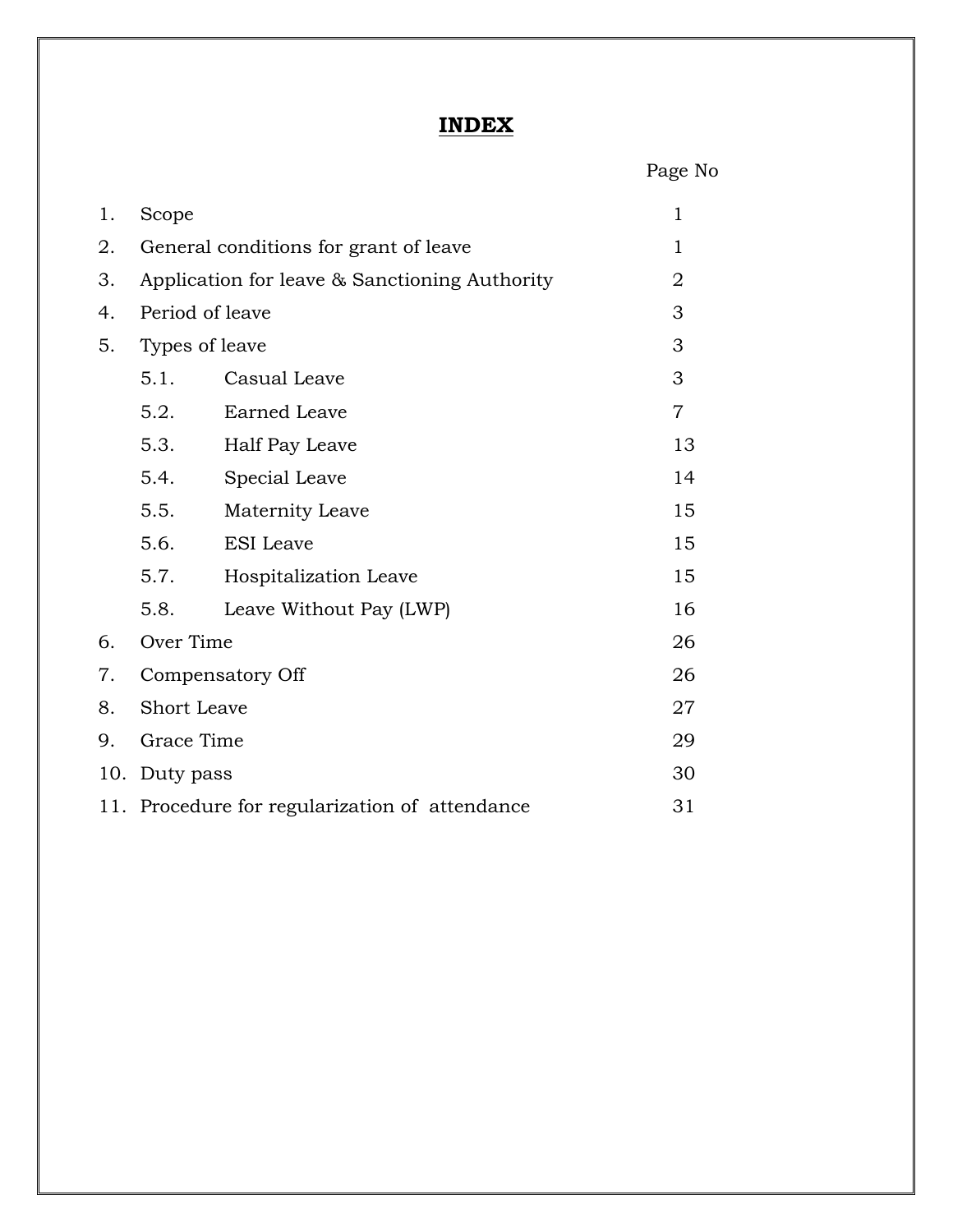# **CEKELTRO**

# **KERALA STATE ELECTRONICS DEVELOPMENT CORPORATION LTD (KELTRON)**

# *LEAVE RULES APPLICABLE TO EMPLOYEES IN THE WORKMEN/SUPERVISORY/EXECUTIVE CADRE.*

# 1. **Scope**

These leave rules shall apply to employees under the categories of Workmen/Supervisory and Executive of Kerala State Electronics Development Corporation Ltd. herein after called the "Company".

Leave rules applicable for employees engaged in the Company as Permanent/Contract/Apprentice/Advanced Trainees & Casual Labourers are indicated under separate heads. However these rules are not applicable to Trainees engaged as part of their curriculum. They are governed by rules and regulations as per the guidelines of the Institution concerned.

# 2. **General conditions for grant of leave**

- Leave will be sanctioned subject to the exigencies of service. If the exigencies of service so require, the authority empowered to grant these leave is also entitled to revoke the leave or any unexpired portion of it, and, recall the employee to resume duty. As far as possible leave, particularly Earned Leave have to be planned in advance.
- Any kind of leave under these regulations except Casual Leave may be granted in combination with or in continuation of any other kind of leave. Holidays occurring in between the leaves so combined shall also treated as leave along with either the succeeding or preceding leave.
- An employee on leave shall not take any service or accept any employment during the leave period, except in the case of Leave Without Pay on employment abroad.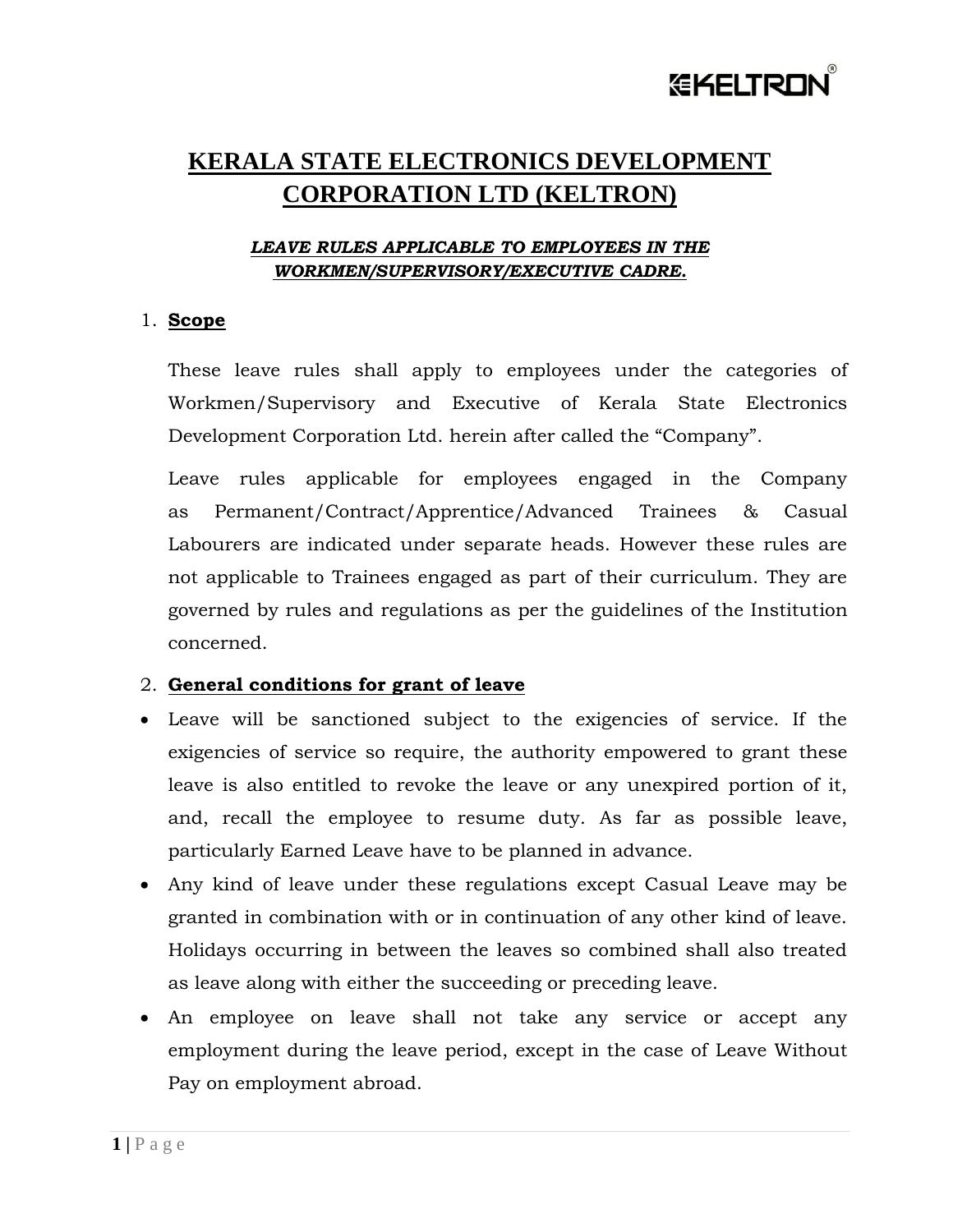

- No leave shall be granted beyond the date on which an employee must ordinarily retire.
- Holidays can be affixed and/or prefixed to leave of any kind, but Sundays and holidays occurring during the period of leave except Casual Leave shall also be considered as leave availed.
- If an employee absents himself without leave for more than 7 days or remains absent for more than 7 days beyond the period of leave granted, he/she shall be deemed as having voluntarily left and abandoned the service of the Company from the date of commencement of unauthorized absence provided in all such cases of absence, the employee fails to report for duty within the time specified in the notice served by Management to the employee. In such cases, the employee is liable to pay notice pay in lieu of notice period as per the terms of appointment.

# 3. **Application for leave & Sanctioning Authority**

- All application for leave shall be in the prescribed form and should be applied sufficiently in advance to the sanctioning authority.
- Section Head will be the authorized person to recommend the leave of his subordinate employee as the case may be.
- Department Head/SBU Head/Complex Head/Managing Director will be the sanctioning authority for employees working under them as the case may be.
- Leave for GM"s & above will be sanctioned by the Managing Director.
- Rules regarding sanctioning of Advanced Earned Leave and LWP exceeding 15 days is elaborated in the paragraph concerned.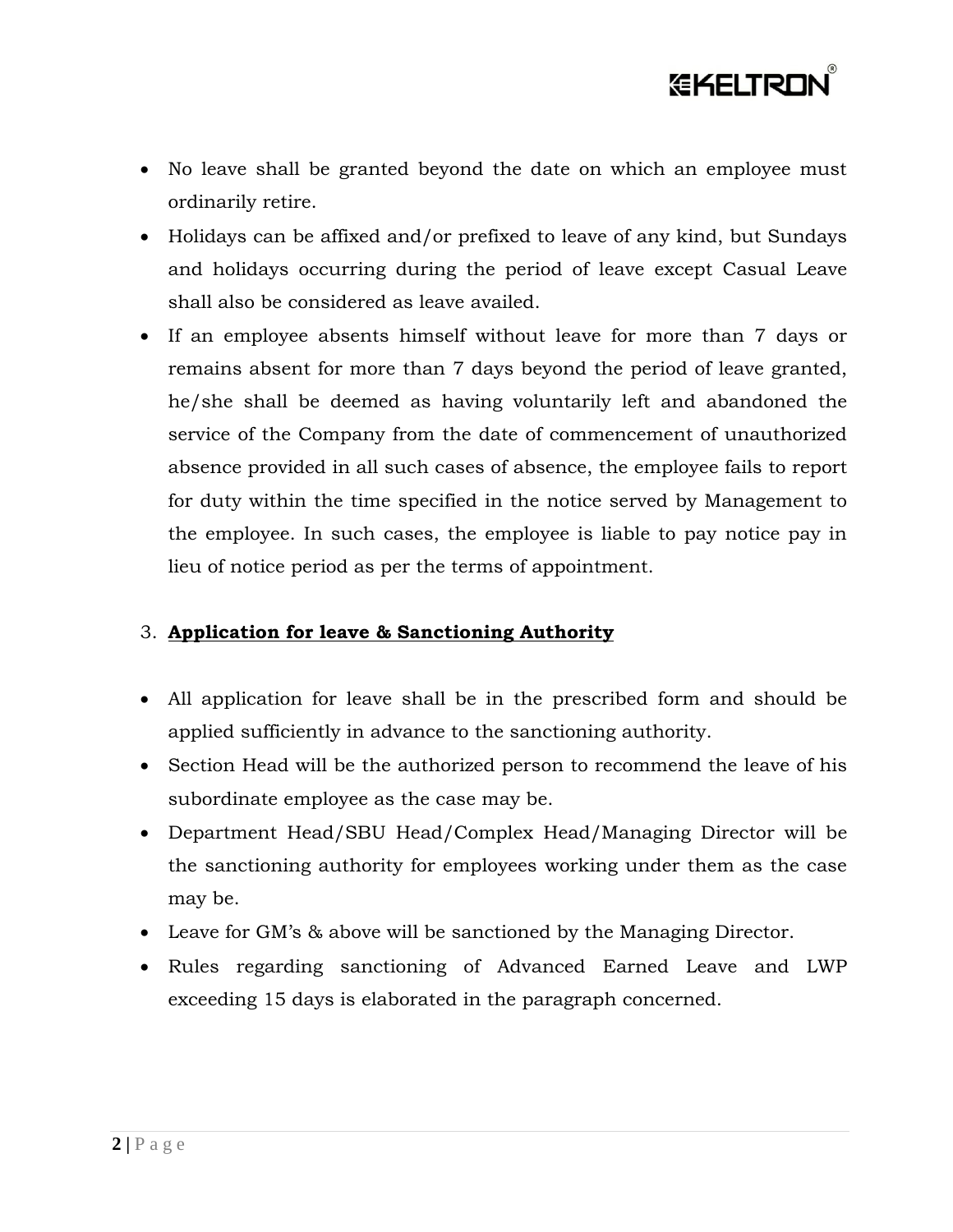

### 4. **Period of Leave**

- **Permanent/Casual Employees**: Leave shall be accounted in calendar year. Employees who join the Company after the month of January will be eligible for leave on proportionate basis.
- **Contract Employees**: Leave period shall be accounted on the basis of their contract period.
- **Apprentices/Advanced Trainees**: Leave period shall be accounted on the basis of their apprenticeship/training period respectively.

# 5. **Types of leave**

- $\triangleright$  Casual Leave, herein after called the "CL"
- $\triangleright$  Earned Leave, herein after called the "EL"
- > Half Pay Leave, herein after called the "HPL"
- Special Leave, herein after called the "SPL"
- $\triangleright$  Maternity Leave, herein after called the "ML"
- ESI Leave, herein after called the "ESIL"
- $\triangleright$  Hospitalization Leave, herein after called the "HL"
- Compensatory Off, herein after called the "C:OFF"
- Short Leave, herein after called the "SHL"
- $\triangleright$  Leave Without Pay, herein after called the "LWP"

# 5.1 **CASUAL LEAVE (CL)**

- 5.1.1 **Permanent Employees (Workmen/Supervisory/Executive category**)
	- a. The maximum number of CL admissible to an employee in a calendar year will be 12 days.
	- b. Trainees are eligible for 12 days CL during the training period which can be availed on pro-rata basis.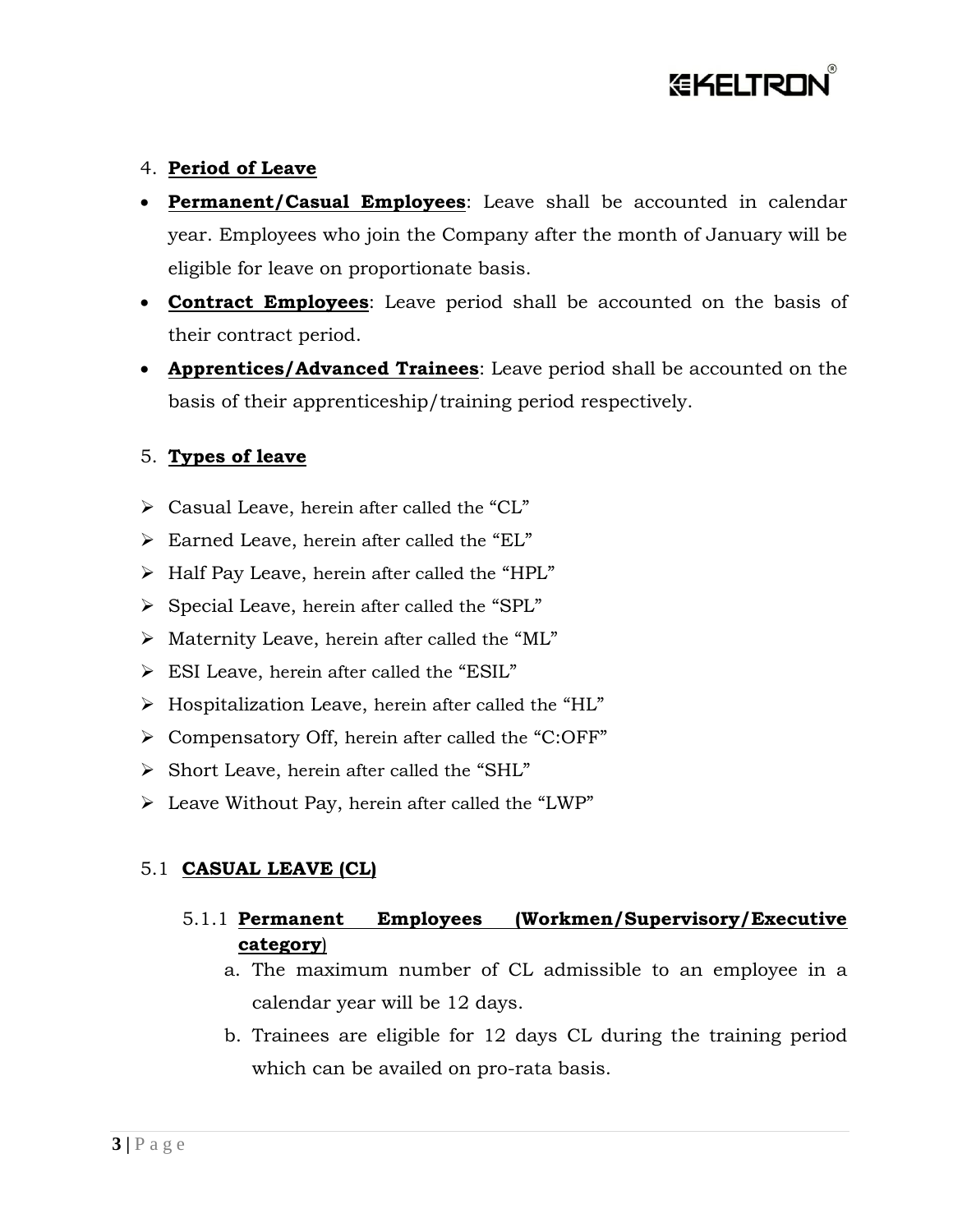

- c. Probationers are eligible for 6 days/12 days CL during the 6 months/12 months probation period respectively.
- d. Employees appointed through Kerala Public Service Commission (KPSC) are eligible for three days CL during their trial period (3 months).

#### 5.1.2 **Contract Employees**

All Contract employees will be eligible for 12 days CL in proportion to their contract period on pro-rata basis.

#### 5.1.3 **Casual Labourers**

All Casual labourers who have completed a service period of 15 years or more in the company are eligible for 12 days CL in an year.

# 5.1.4 **Apprentice/Advanced Trainees**

Apprentice/Advanced Trainees will be eligible for 12 days CL in proportion to their training period on pro-rata basis.

# 5.1.5 **General Conditions:**

- *a. Unavailed portion of the CL will lapse at the end of the calendar year/training/probation/trial & contract period as the case may be.*
- *b.* CL *cannot be combined with any other type of leave including LWP.*
- *c.* CL *can be combined with Sundays and other holidays provided that maximum period of* CL *exclusive of holidays shall not exceed 4 days at a time*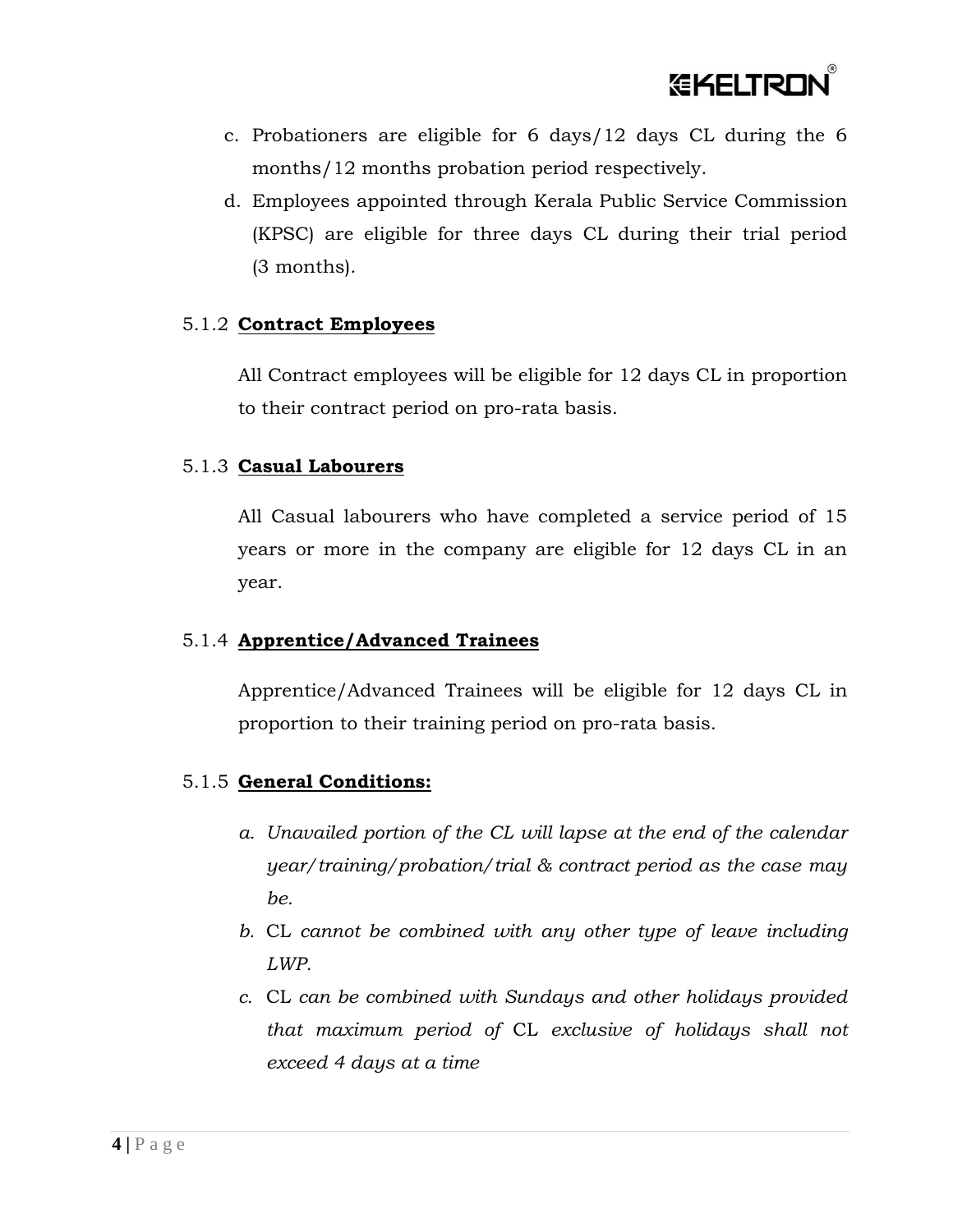

#### 5.1.6 **SPECIAL CASUAL LEAVE**

# 5.1.6.A) **Special CL to physically challenged employees will be granted on medical ground subject to the following terms and conditions.**

- a) Special CL up to a maximum of 15 days in a year will be granted to physically challenged employees for treatment of illness directly connected with the physical disabilities of the employee in hospital/at residence.
- b) While applying for Special CL as above, the application shall be duly supported by a medical certificate issued by the Head of the Orthopedic Department of a Government Civil Hospital in the case of Orthopedically challenged employees, and from the Head of Ophthalmology Department of a Government Civil Hospital in case of Blind employees.
- c) Orthopedically challenged employees having minimum 40% permanent/partial disability of the upper or lower extremity deformities and Blind employees, those having vision less than 3/60 or field vision less than 10 in both eyes are eligible for availing the Special CL.

# 5.1.6.B) **Special Casual leave to undergo chemotherapy or radiation & kidney transplantation**

a) Employees who undergo chemotherapy or radiation or heart surgery or organ/kidney transplantation shall be eligible for Special CL up to a period of six months in a calendar year on production of certificate to that effect from an authorized Medical Officer to cover the actual period required for chemotherapy or radiation or heart surgery or organ/kidney transplantation followed by post transplantation recovery.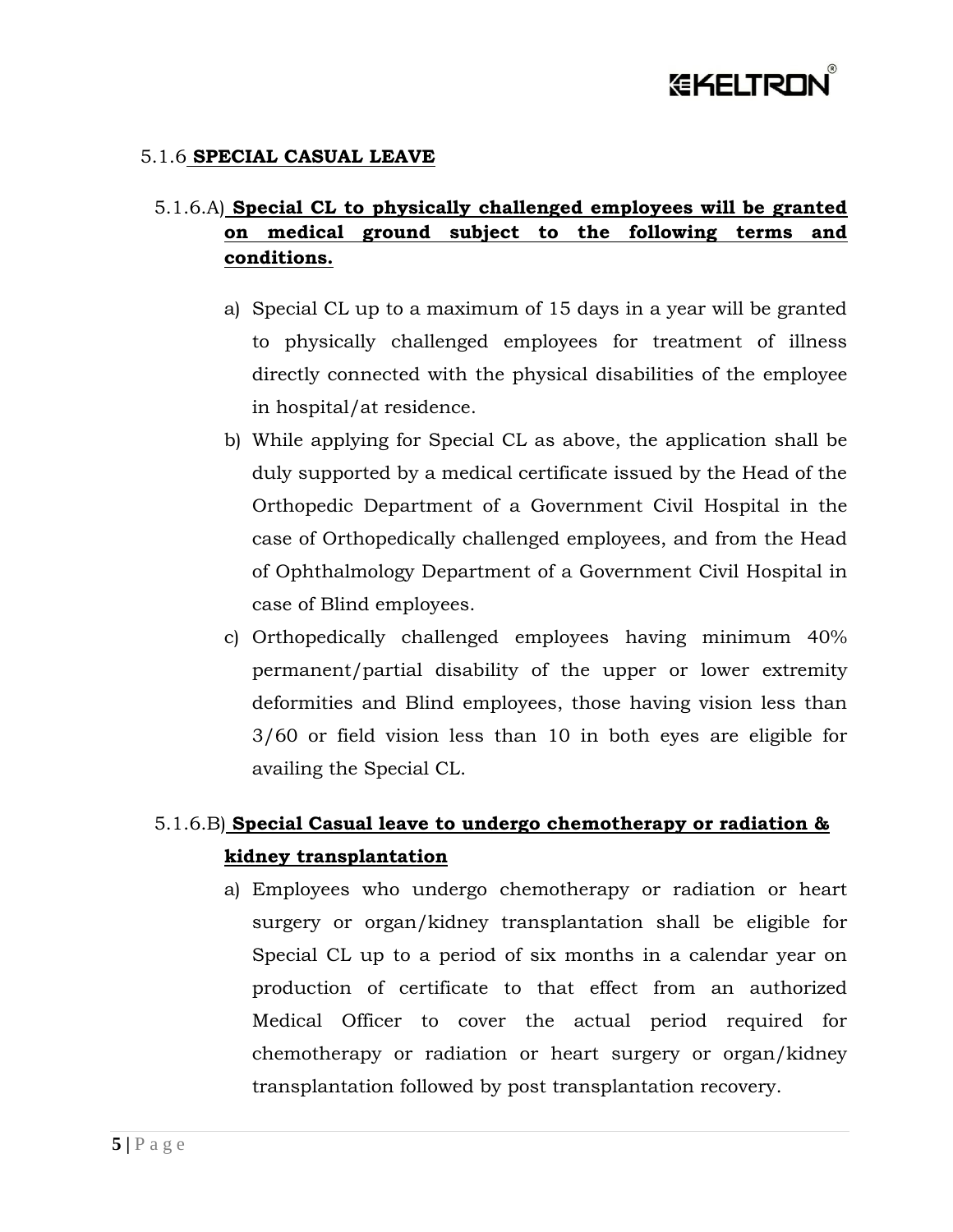

- b) The period of leave under this rule shall be exclusive of public holidays that may intervene and the leave may be availed of on more than one occasion in a calendar year if needed.
- c) Those employees who avail the Special CL under this provision are not eligible for any other leave, of similar nature.
- d) For the purpose of this rule authorized medical officer means, the Medical Officers of Government not below the rank of an Assistant Surgeon, & Private Medical Practitioners of modern medicine registered in Part A of Register of Modern Medicines.

*Special Casual Leave under the above provisions is subjected to change as per the directions from the Government.*

# 5.1.6.C) **Special Casual leave to Ministerial staff**

- a) Ministerial staff of Units/Divisions of KSEDC Ltd., within Kerala who were enjoying the benefit of  $7 \frac{1}{2}$  hours work per day prior to 15.07.2000 and who had to put in  $\frac{1}{2}$  hour additional work per day with effect from 15.07.2000 is eligible to avail  $\frac{1}{2}$  day special leave per month, on pro-rata basis, provided the total number of actual days of work put in by the employee during the previous month is more than 16 days.
- b) This special leave can be accumulated up to the end of the corresponding calendar year but will not be carried forward to the succeeding calendar year. However the special leave earned for the month of December can be availed during the month of January of the succeeding calendar year.
- c) This special leave can be availed as  $\frac{1}{2}$  day or full day but cannot be adjusted against short leave.
- d) This special leave cannot be combined with any other type of leave/LWP.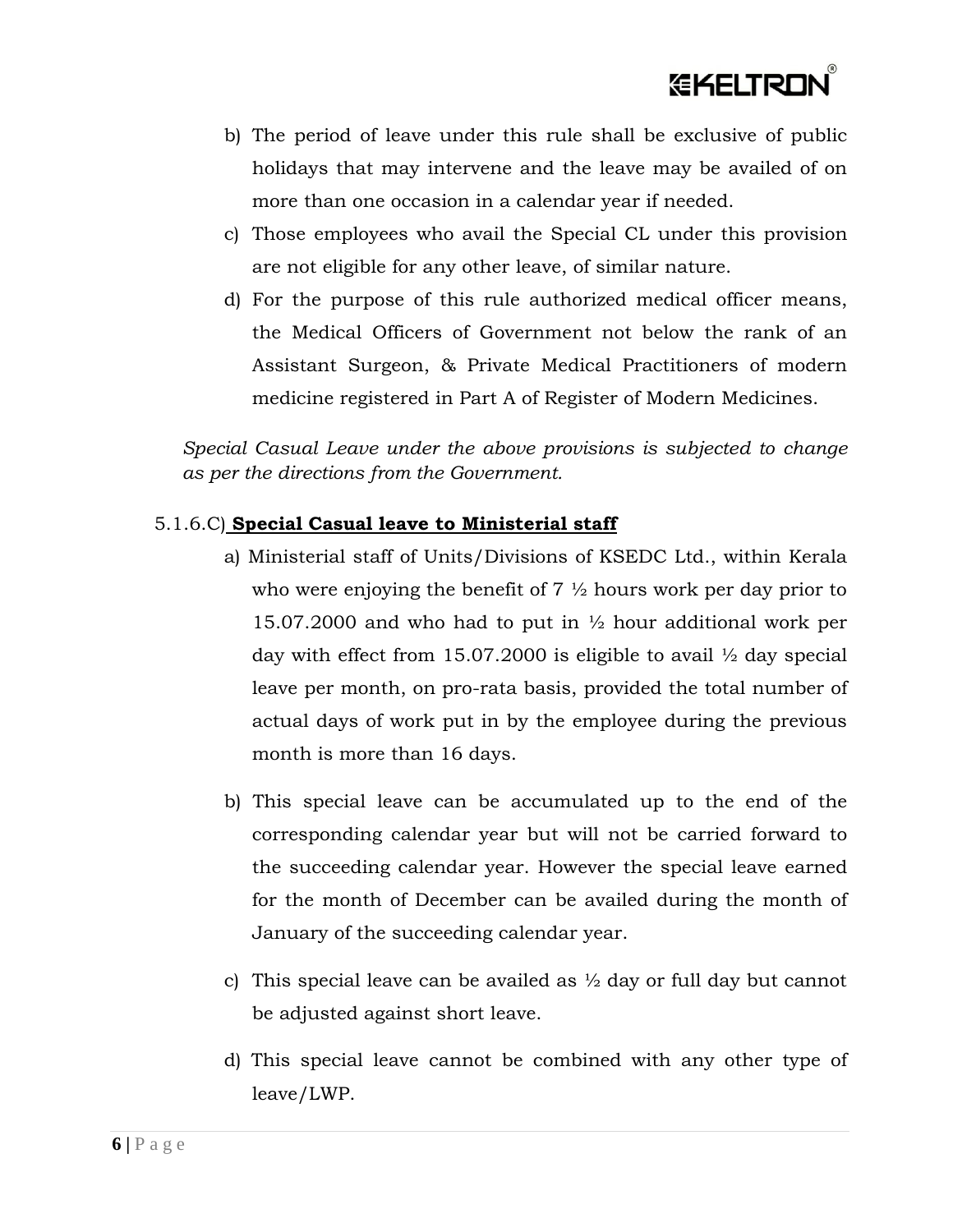

- e) The ministerial staff who are working in the Marketing Offices of KSEDC outside Kerala will not be eligible for this leave.
- f) Those ministerial staff who have joined KSEDC after 15.07.2000 will not be eligible for this leave.
- g) The ministerial staff who are transferred to Units/Divisions of KSEDC within Kerala after 15.07.2000 will also not be eligible for this leave.

#### 5.2 **EARNED LEAVE (EL)**

#### **5.2.1 Permanent Employees (Workmen/Supervisory/Executive category)**

- 5.2.1.a) All confirmed employees will be eligible for EL with full pay and allowances  $\omega$  1 day per 11 days of duty performed. A confirmed employee is also eligible to avail the leave earned during the probation/trial period only after confirmation of his service in the Company. Earned Leave cannot be availed in fraction of a day.
- 5.2.1.b) The following days shall not be considered as days on duty by the employee for the purpose of calculating EL eligibility.
	- Days on which EL enjoyed.
	- Days on which LWP availed.
	- Days on which ESI leave availed.
	- Any day of lay-off by agreement or contract or as permissible under the Standing Orders of the Company, in the case of workmen.
	- Period the employee strike work and the period of lock out which are not regularized and any other period specifically excluded by the Management.
	- Period of suspension, if any, not regularized.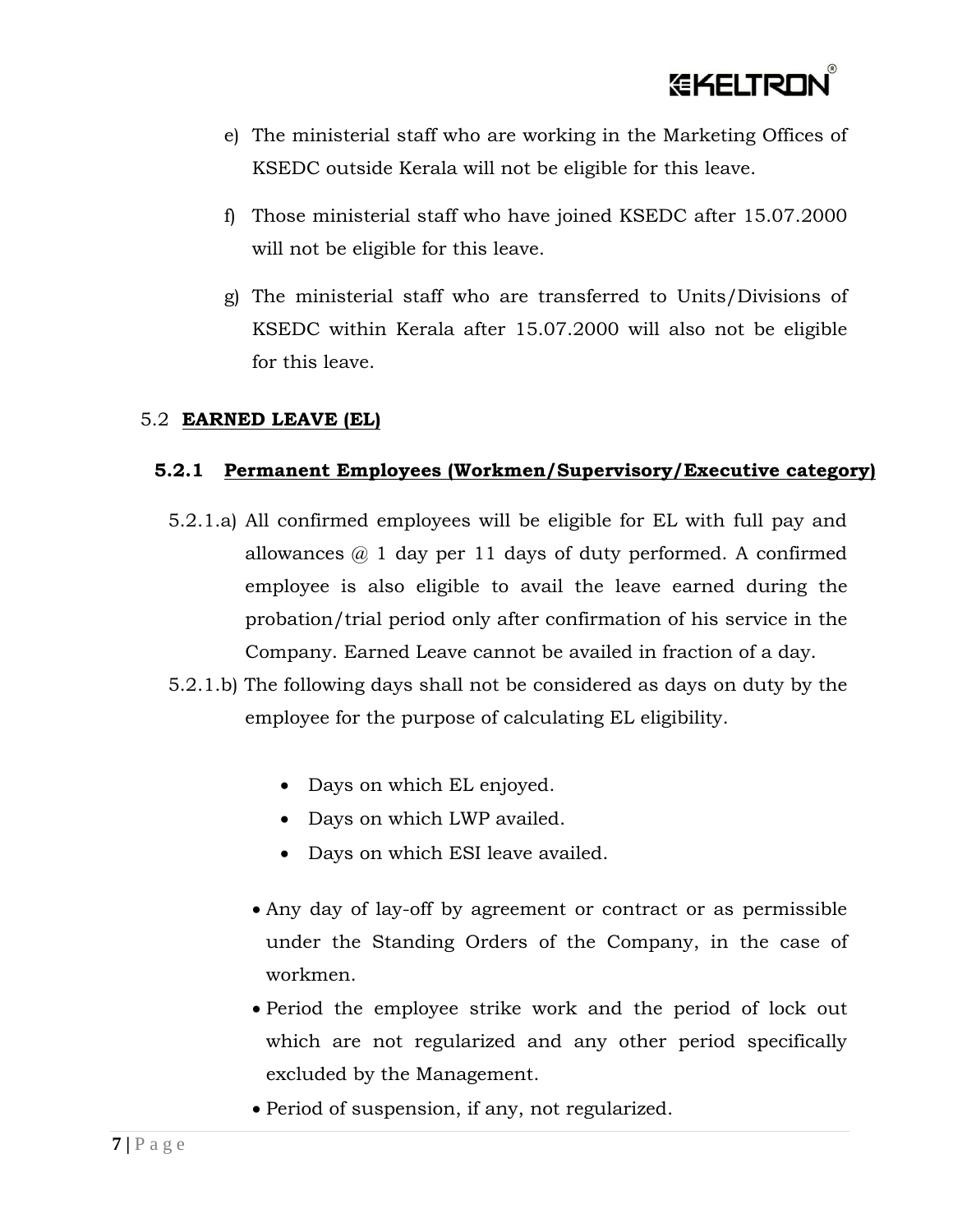

- In the case of female employees, the periods away on ML and also leave upto one month on account of illness arising out of pregnancy as per Maternity Benefit Act/ESI Act.
- 5.2.1.c) In calculating leave under this section, fraction of leave for  $\frac{1}{2}$  day or more shall be treated as one full day leave and fraction of less than  $\frac{1}{2}$  day is omitted.

# 5.2.1.d) **General Conditions**

- *EL cannot be availed in fraction of a day.*
- *EL shall be inclusive of all holidays occurring during the period of Earned leave.*
- *If any employee who is eligible for leave is discharged/dismissed /terminated from service, he shall be entitled for wages for the balance leave he has to his/her credit on that date subject to a maximum upto 300 days.*
- *If an employee does not in any calendar year take whole of EL allowed to him, any leave not taken by him shall be added to the*  leave to be allowed to him in the succeeding calendar year *provided the total number of leave that may be carried forward to the succeeding calendar year shall not exceed 300 days, including HPL commuted. Provided, further that, an employee who has applied for EL and has not been sanctioned the same, shall be entitled to carry forward unavailed leave.*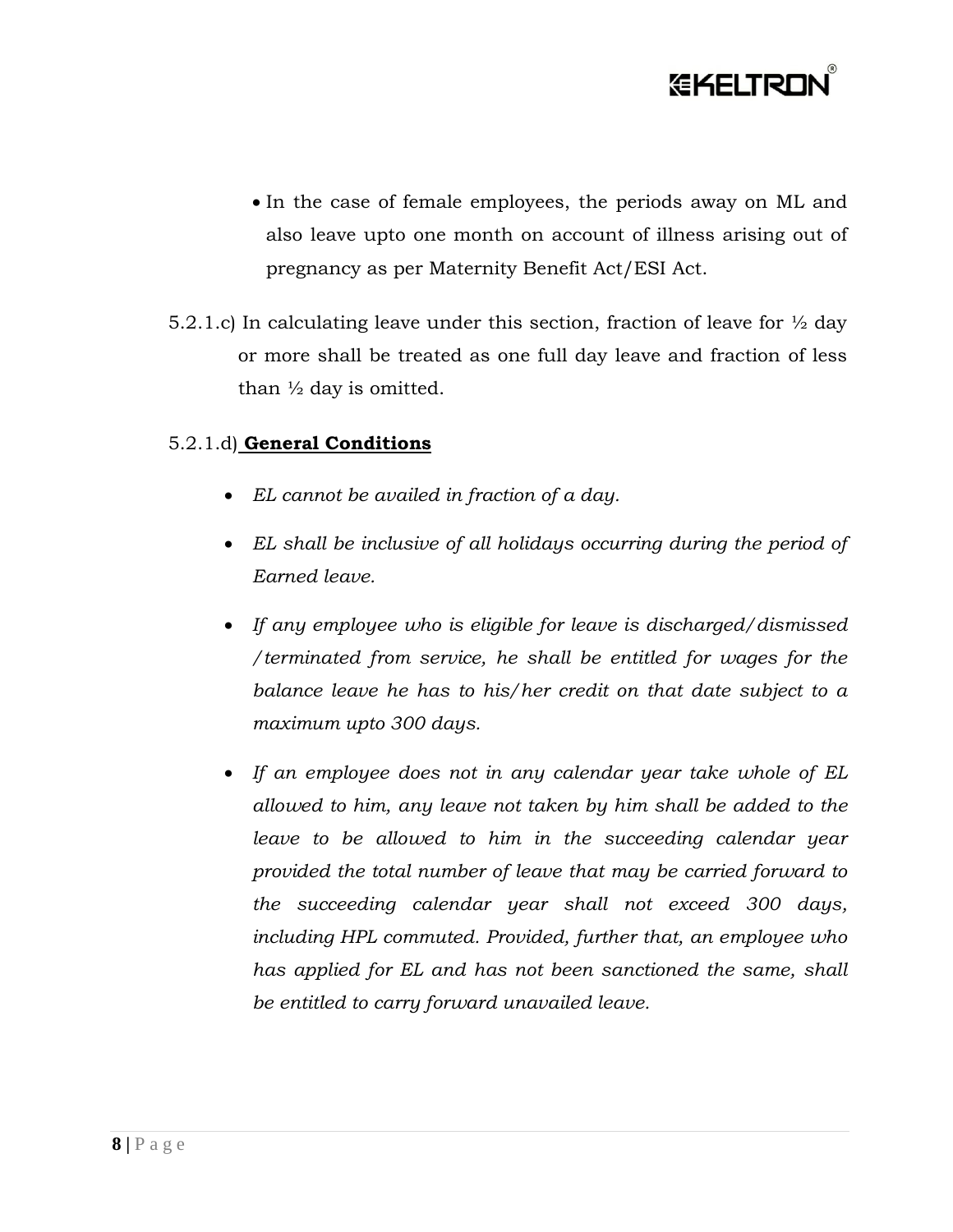# *<b>EKELTRON*

- *Application for EL shall be submitted by the employees to the sanctioning authority at least seven days in advance of the date on which he/she wishes to proceed on leave unless in unavoidable circumstances that would not be anticipated. The number of times in which Earned Leave may be taken during any year shall not exceed 15. However under special circumstances the number of chances can be enhanced by the Management.*
- *An employee of the Company who remains absent after the expiry of the leave originally sanctioned or subsequently extended, loses his lien on service, unless he explains satisfactorily to the authorities concerned within 7 days of the expiry of the leave period.*
- *The total duration of EL and HPL commuted taken in conjunction shall not exceed 60 days in a calendar year. Exemptions See clause 5.10.2 of foreign visit. This is applicable to the Supervisory/Executive category only.*
- *All applications for EL and surrender of EL should be forwarded to the concerned HR department through proper channel. After verification of the records, the HR department will put up the applications to the Head of the Office/Unit for sanctioning the same.*
- *An employee should not ordinarily leave the Unit/Office, order sanctioning the EL applied for has been issued by the HR department.*
- *When the employee (permanent) wants to be relieved from the service earlier than the expiry of the notice period as applicable, the EL to ones credit shall be adjusted against the shortfalls in the notice period. Where sufficient EL is not available to one's credit, salary (Basic +DA) for the period of such shortfall shall be payable by/recovered from the employee.*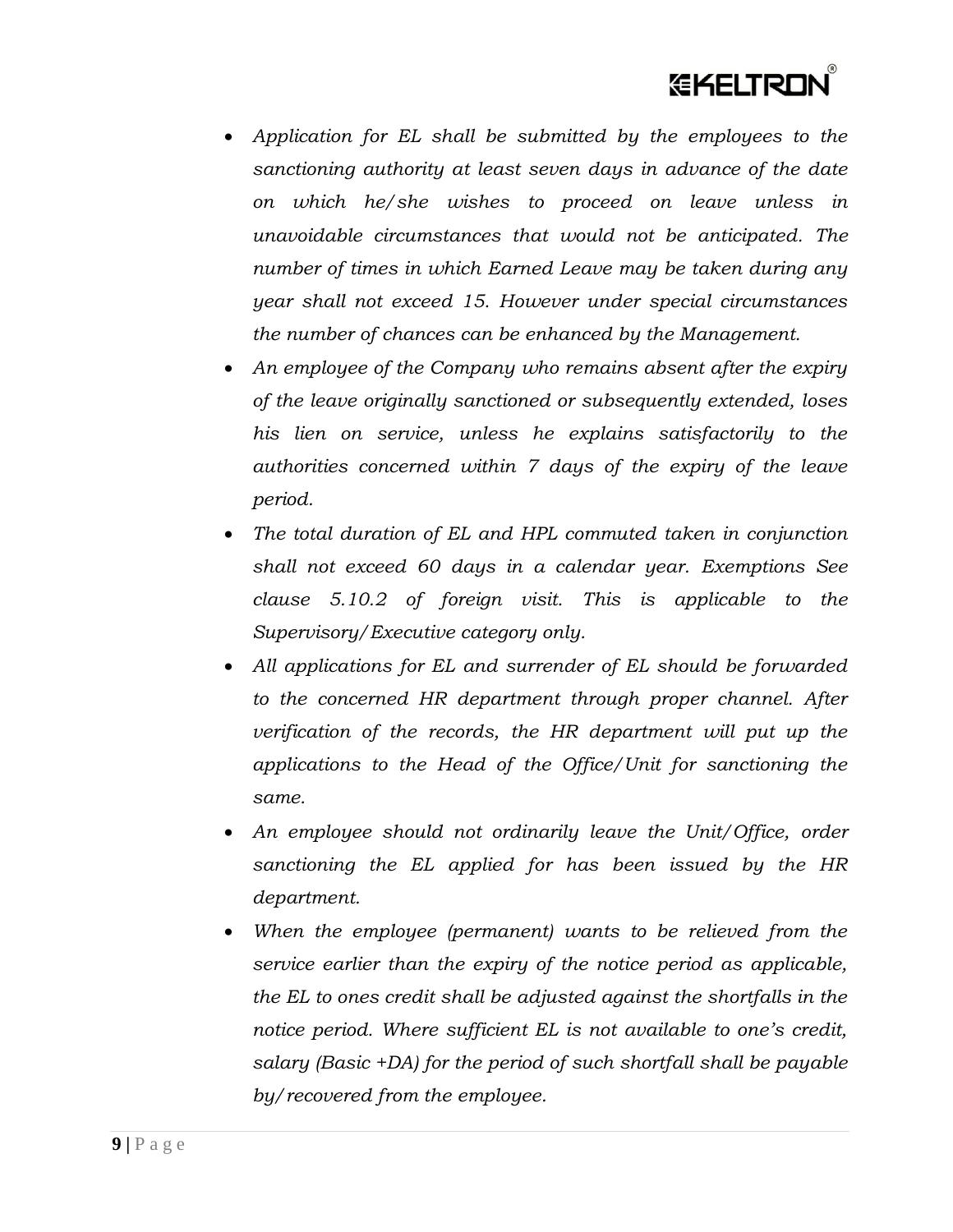

### 5.2.1.e) **Provision for availing Earned Leave in Advance**

In cases where employees have no leave to their credit, the facility to avail EL in advance may be granted (to be adjusted against future leave to be earned). Such application for leave will be considered only for the following purposes:

- Death of near relatives (husband, wife, father, mother, brother, sister son, daughter).
- Marriage of self.
- The employee appearing for examinations.
- The employee suffering from infections/contagious diseases/ serious ailments after examining the merits of each case.

Advance EL can be availed by an employee only once in a calendar year. The maximum number of days of leave that may be granted under this provision is limited to 15 (fifteen). Employees on probation/trial are also eligible to avail this facility during their probation/trial period as the case may be, since they earn leave during the said period.

As a special case, in the unfortunate event of the death of the employees" spouse, son, daughter, father, mother, brother or sister, the employee may be allowed, over and above the 15 days advance EL referred to above, to avail of advanced earned leave upto a maximum of 10 more days, to be adjusted against future earned leave on the same terms and conditions.

Under special circumstances, a second spell of advance EL will be granted to an employee only if the advance earned leave already availed of by him/her has been fully adjusted.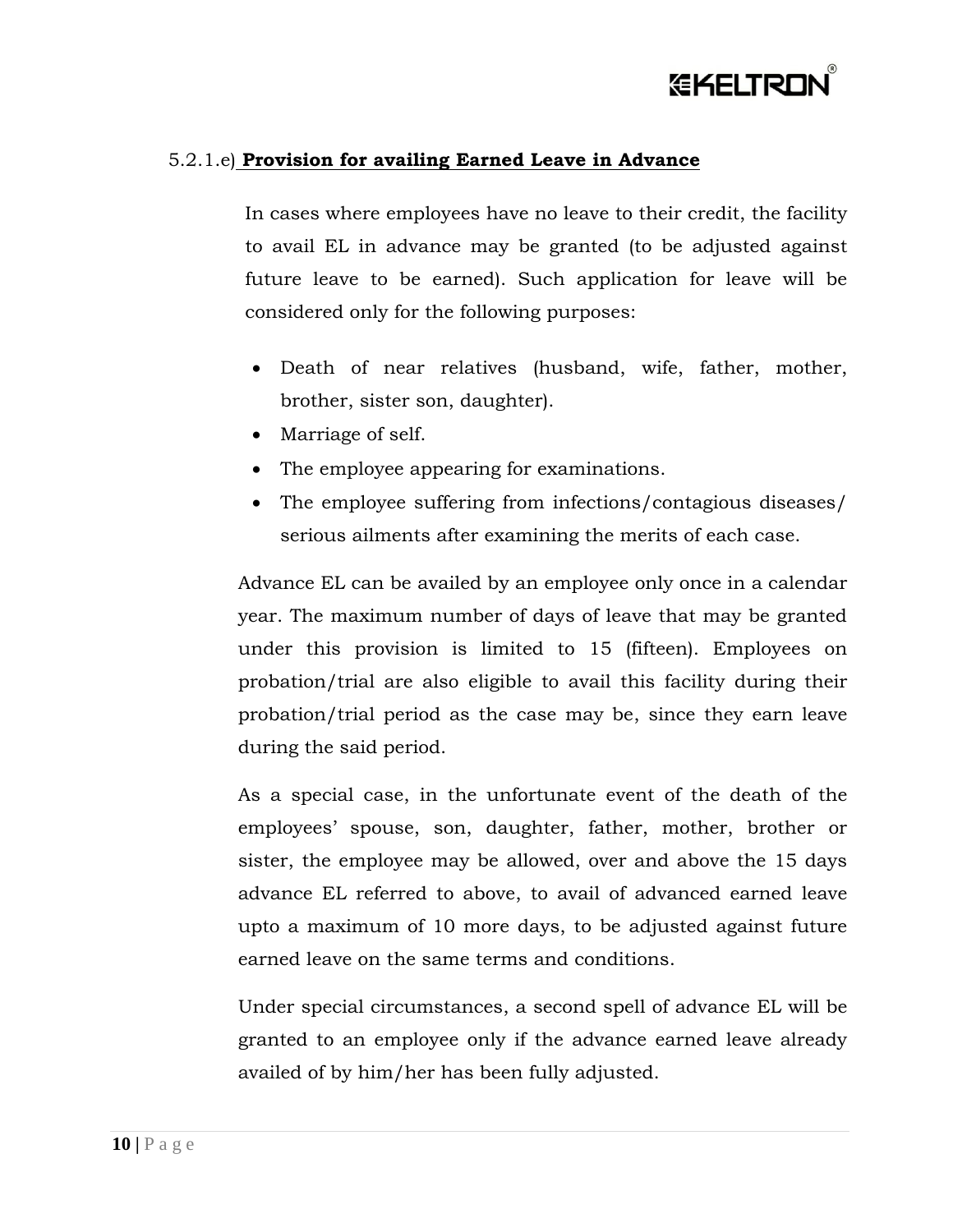

#### 5.2.1.f) **Encashment Scheme for EL**

- Under this scheme an employee may encash leave for a maximum and minimum period of 30 days and 5 days respectively, in a financial year, subject, however, to the condition that after such encashment the employee concerned shall have a minimum period of 10 days earned leave in credit.
- Encashment of EL will be allowed once in a financial year
- Payment may be effected subject to the availability of funds in the respective Units/Offices.
- The leave allowance admissible for the leave surrendered will be equivalent to the leave salary and allowance for the first thirty days of the leave enjoyed including House Rent Allowance, but excluding (a) any compensatory allowance like conveyance allowance, paid to the employees to compensate him for any expenses necessitated by the special circumstances in which duty is performed and b) security allowance.
- EL can be surrendered only once in a financial year.
- Retrospective surrender of earned leave is not permissible.
- The period of EL that may be granted to an employee together with the EL surrendered shall not exceed the maximum EL that may be granted to an employee in a year.
- The benefit of surrender of EL will not be allowed in case of leave preparatory to retirement.
- All applications for surrender of EL should be forwarded to the concerned HR department through proper channel. After verification of the records, the HR department will put up the applications to the Head of the Office/Unit for sanctioning the same.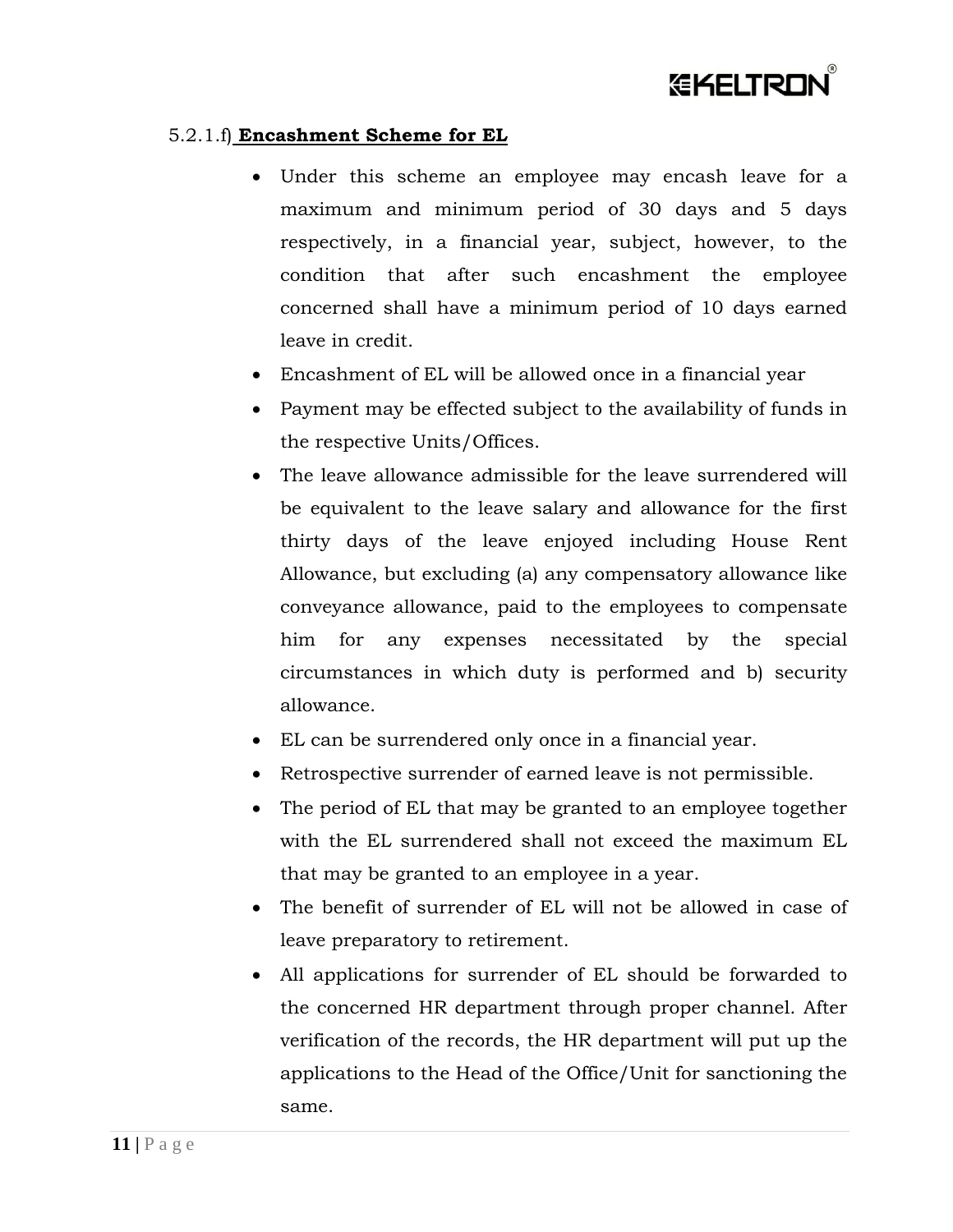# **GKELTRO**

# 5.2.2 **Casual Labourers**

- a) A casual labourer who has worked for a period of 240 days or more in a calendar year (i.e. year commencing on January) shall be allowed to avail in the following calendar year, leave with wages at the rate of one day for every 20 days of work performed .
- b) A casual labourer, who commenced working on a day other than the 1st January and who has worked for a period of  $2/g^{rd}$  of the total number of days remaining in the calendar year, shall be allowed to avail in the following calendar year, leave with wages  $\omega$ one day for every 20 days of work performed by him.
- c) In calculating leave under this section, fraction of leave for  $\frac{1}{2}$  day or more shall be treated as one full day leave and fraction of less than  $\frac{1}{2}$  day is omitted.
- d) For purpose of computation of the qualifying period of 240 days or more or  $\frac{2}{3}$ <sup>rd</sup> of the remaining days or more in the calendar year, as prescribed in clause 1 & 2 respectively, the following days shall be deemed to be days on which the casual labourer has worked.
	- Any day of lay-off by agreement or contract or as permissible under the standing orders.
	- In the case of female employees, leaves availed on maternity ground as per Maternity Benefit Act/ESI Act.
	- Days on which earned leave enjoyed.

However the casual labourer shall not earn leave for these days mentioned above and the followings days

- Days on which LWP availed.
- Period the casual labourer strike work and the period of lock out which are not regularized and any other period specifically excluded by the Management.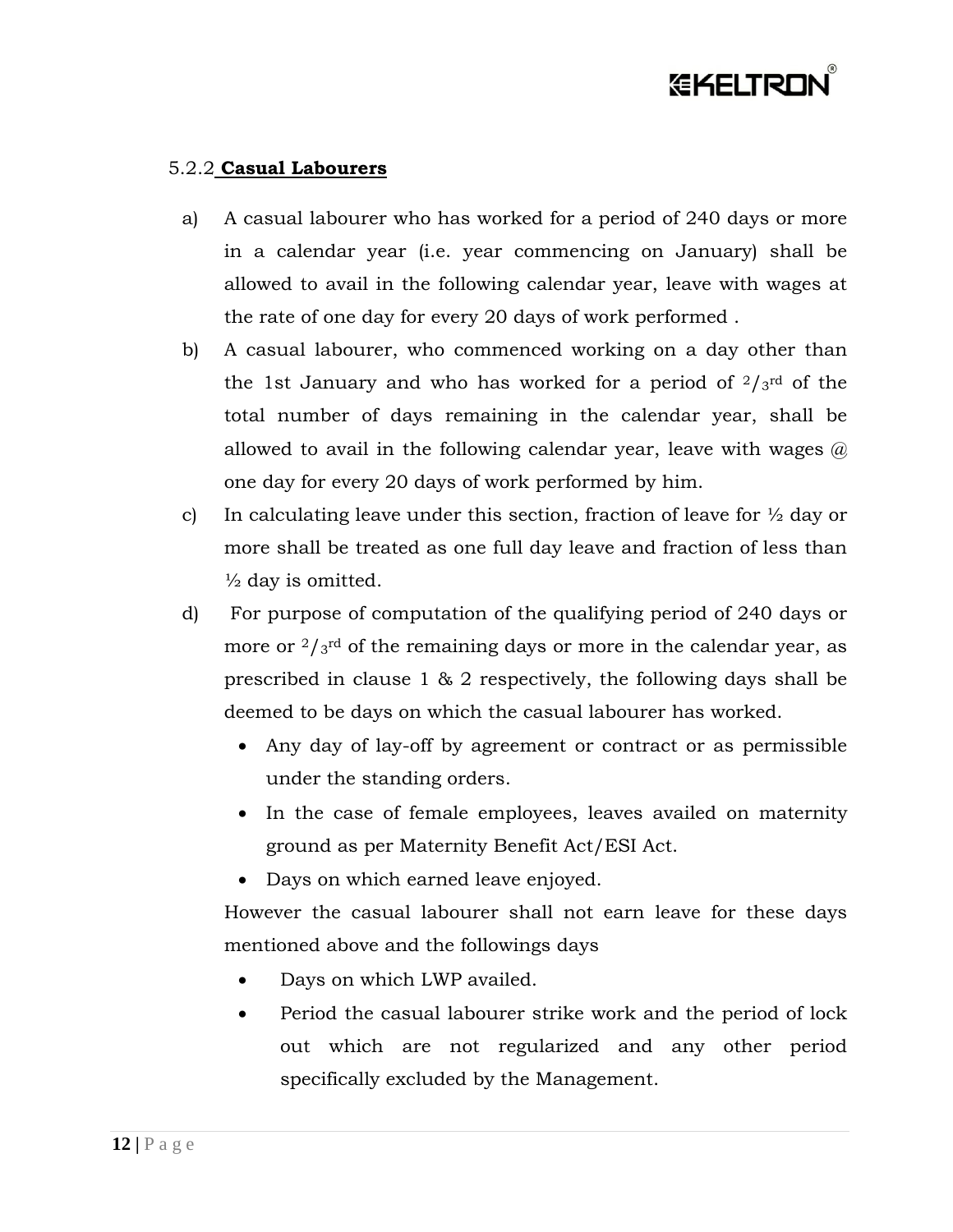

- Period the casual labourer is away from work (without pay including ESI leave).
- Period of suspension, if any, not regularized..
- e) The leave admissible as above shall be exclusive of all holidays whether during or at either end of the period of leave. Leave can be availed on those days which are working days of the company.
- f) Un availed balance of leave, if any, at the end of the calendar year, shall be carried over to the following calendar year provided such carry over shall not exceed 75 days.
- g) Leave as above may be availed not more than 9 chances in a calendar year. However under special circumstances the number of chances can be enhanced by the Management.
- h) Application for EL shall be submitted to the sanctioning authority at least 7 days in advance of the date on which he/she wishes to proceed on leave. Where Earned leave applied is for less than 7 days for reasons which could not be anticipated, such Earned Leave applied need not be submitted 7 days in advance.

# 5.3 **Half Pay Leave (HPL)**

All permanent employees shall be eligible for 20 days HPL (equivalent to 10 days commuted) in each calendar year. Probationers are eligible for 10/20 days HPL (equivalent to 5/10 days commuted) during the 6/12 months probation period respectively.

# 5.3.1 **General Conditions**

 *Half pay leave may be availed of on private affairs or on medical grounds.*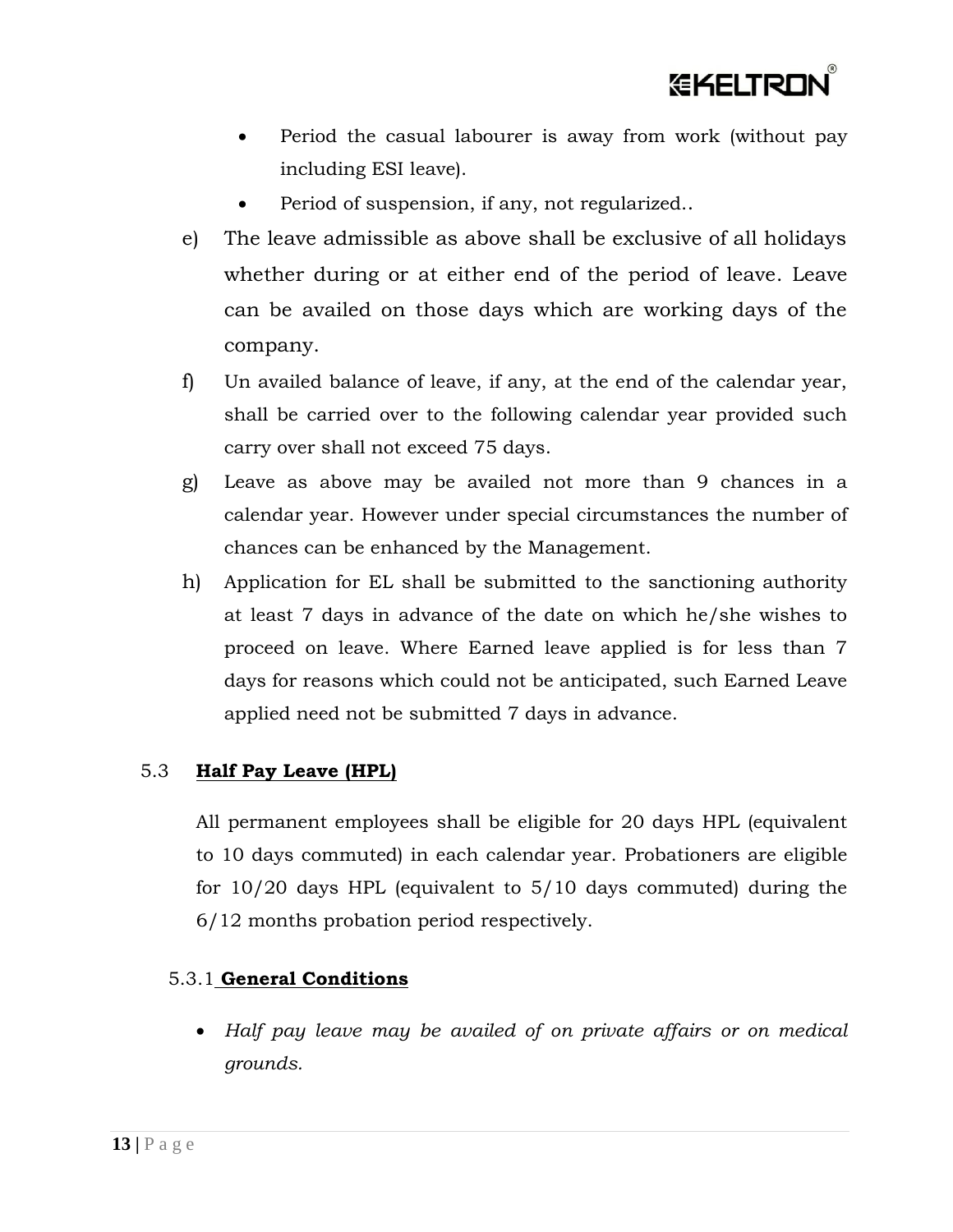

- *Earned Leave and HPL together can be carried forward to the succeeding calendar year accumulated upto 300 days.*
- *When commuted leave is granted, twice the amount on such leave shall be debited against the half-pay leave due.*
- *The total duration of earned leave and commuted leave taken in conjunction shall not exceed 60 days in a calendar year. Exemptions See clause 5.10.2 of foreign visit. This is applicable to the Supervisory/Executive category only.*
- *No commuted leave may be granted under this rule unless the authority competent to sanction leave has reason to believe that the employee will return to duty on its expiry.*

#### 5.4 **SPECIAL LEAVE (SPL) – CONTRACT/APPRENTICES**

Personnel engaged on contract basis will be eligible for 15 days SPL per year from the 2nd year onwards of their contract period in addition to the CL. Apprentices engaged as per the provisions of Apprenticeship Act are also eligible for 15 days SPL per year.

#### 5.4.1 **General Conditions**

- *SPL can be availed subject to a maximum of 4 days. Sundays and holidays occurring during the period of SPL shall be treated as SPL as the case may be.*
- *However in the case of marriage of the employee, death of near relatives for attending exams and on medical grounds such leave can be sanctioned by the concerned authority beyond the said limit.*
- *In cases where the contract engagement is for a period of less than one year after the 1st year and likewise, SPL will be permitted on proportionate basis only.*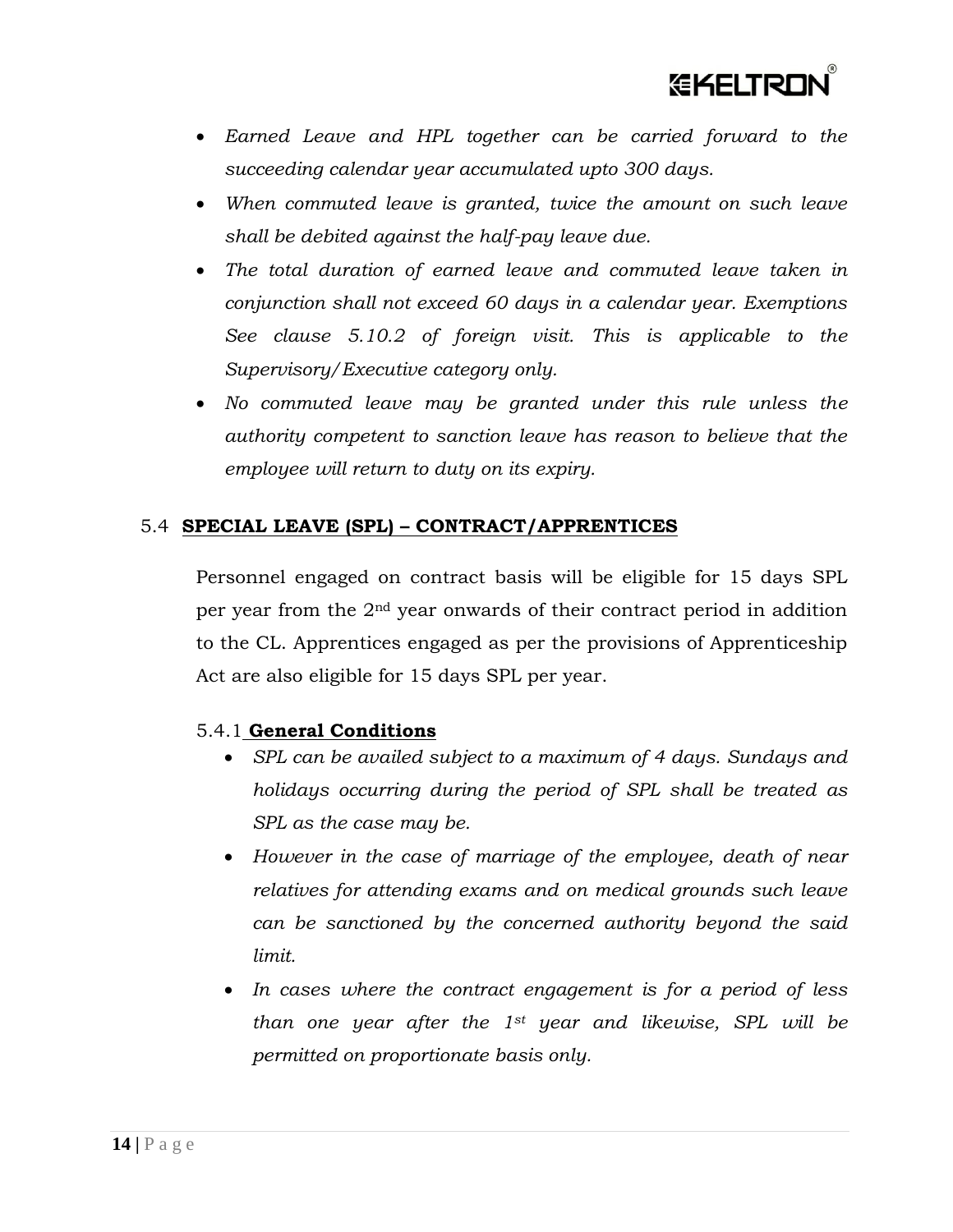

- The unavailed portion of the SPL will lapse at the end of the *respective year and for Apprentices, it will lapse on completion of the respective term.*
- *In the case of apprentices where the apprenticeship period is more than one year, SPL shall be granted on proportionate basis.*

# 5.5 **MATERNITY LEAVE (ML)**

Female employees, are eligible for ML as per Maternity Benefit Act/ESI Act. No employee can claim benefits under both scheme simultaneously. Grant of maternity leave/maternity benefit will be regulated in accordance with the provisions of the Maternity Benefit act /ESI Scheme and its amendments as the case may be.

# 5.6 **ESI LEAVE (ESIL)**

ESI leave will be applicable to permanent/contract/casual/advanced trainee as per the relevant provisions of the ESI Act. Time to time amendments issued by the Government in this regard will be binding on them.

# 5.7 **HOSPITALISATION LEAVE (HL)**

All permanent employees who are covered under New Medical Insurance Policy are eligible for HL of 30 days during the period of three years block period.

The period of hospitalization which is approved by the Insurance Company for re-imbursement of medical expenses will be considered for granting hospitalization leave.

For genuine medical cases (communicable diseases/chicken pox/ major fractures etc) for which hospitalization may not be required, are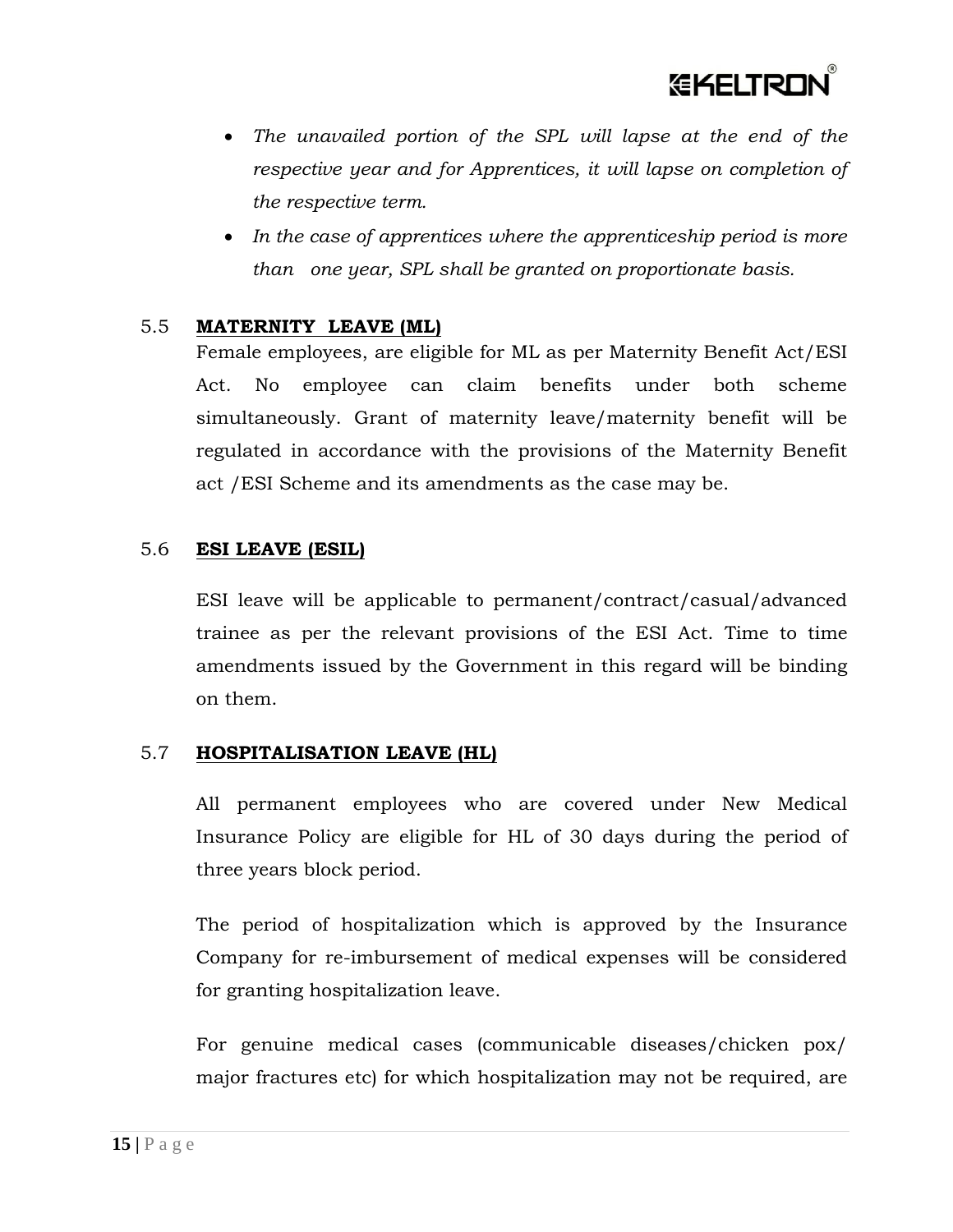

also eligible for HL subject to the recommendation of the Committee constituted for this purpose.

### 5.8 **LEAVE WITHOUT PAY (LWP)**

# **Permanent Employees (Workmen/Supervisory/Executive category)**

- Leave without pay and allowances may be granted to any employee against application by such authority competent to sanction leave under special circumstances when no other leave is by rule admissible to him LWP availed without sanction will be treated as unauthorized absence.
- The maximum admissible no. of LWP for consideration for promotion applicable to the category of employees are as follows:

#### **Executive/Supervisory**

The minimum qualifying service shall be exclusive of time spent on study leave, extra ordinary leave, special leave, leave without pay etc. at the rate of 10 days per year of eligibility period but not exceeding one month. Those who have been denied promotion on account of excess LWP will not be considered during the subsequent line up if having a single day of LWP during the current year. However, leave on medical grounds upto a maximum of six months only in cases of hospitalization or serious ailments/accidents duly authorized by the Head of Unit at the time of availing the leave shall not be excluded for computing qualifying service.

#### **Workmen**

36 days per year on ESI/RMPC leave on medical grounds duly certified by a Registered Medical Practitioner and LWP together subject to the condition that LWP shall not exceed 15 days.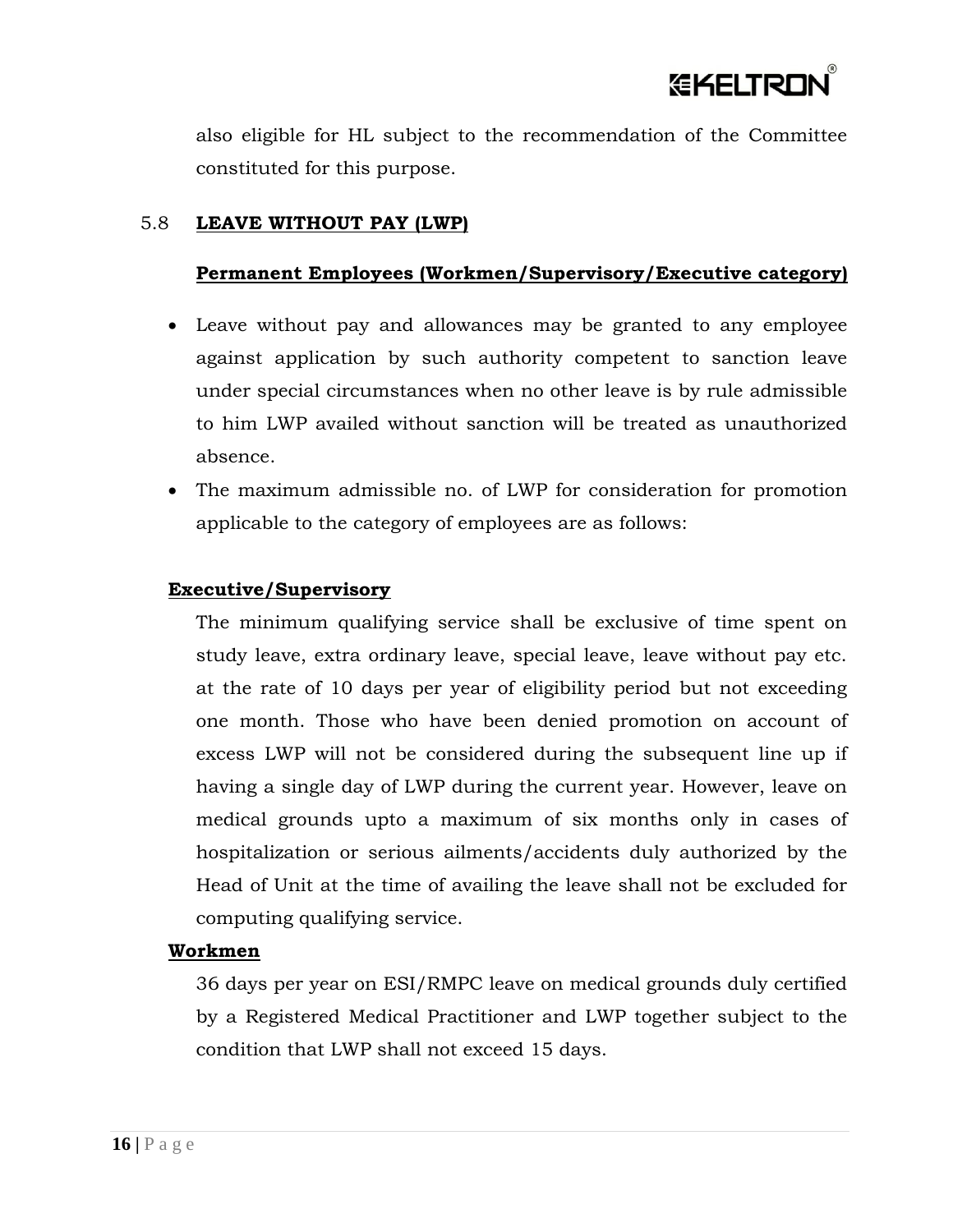

- The applications of employees for LWP on medical/personal grounds for days exceeding 15 days shall be sanctioned only by the Managing Director. Such leave applications along with relevant certificates and recommendations of Section/Dept/SBU/Unit Head should be forwarded to the Corporate HR Dept for obtaining the approval from the Managing Director.
- Management reserves the right to accept or reject any application for LWP on any ground.
- Management has the discretion not to sanction the leave or to sanction the leave only for a shorter period and also to recall the employees on leave before the completion of the period of sanctioned leave except in the case of study leave.
- Employees who absent themselves without getting the leave duly sanctioned should be treated as unauthorized absence and action should be taken to terminate their service.
- During the currency of period of leave the employees will lose all service benefits such as the earning of leave including half pay leave, gratuity, increment and also promotion chances which may arise with reference to their seniority in the posts from which they proceeded on leave. They will also lose seniority in the higher grade/grades as against their juniors who may get promoted to such higher grade/grades before they rejoin duty. However in the case of study leave which is sponsored by the Company, the period of study leave will be considered for all purposes.
- Employees whom disciplinary action or vigilance enquiry is pending will not be eligible for LWP for employment abroad/Foreign Visit.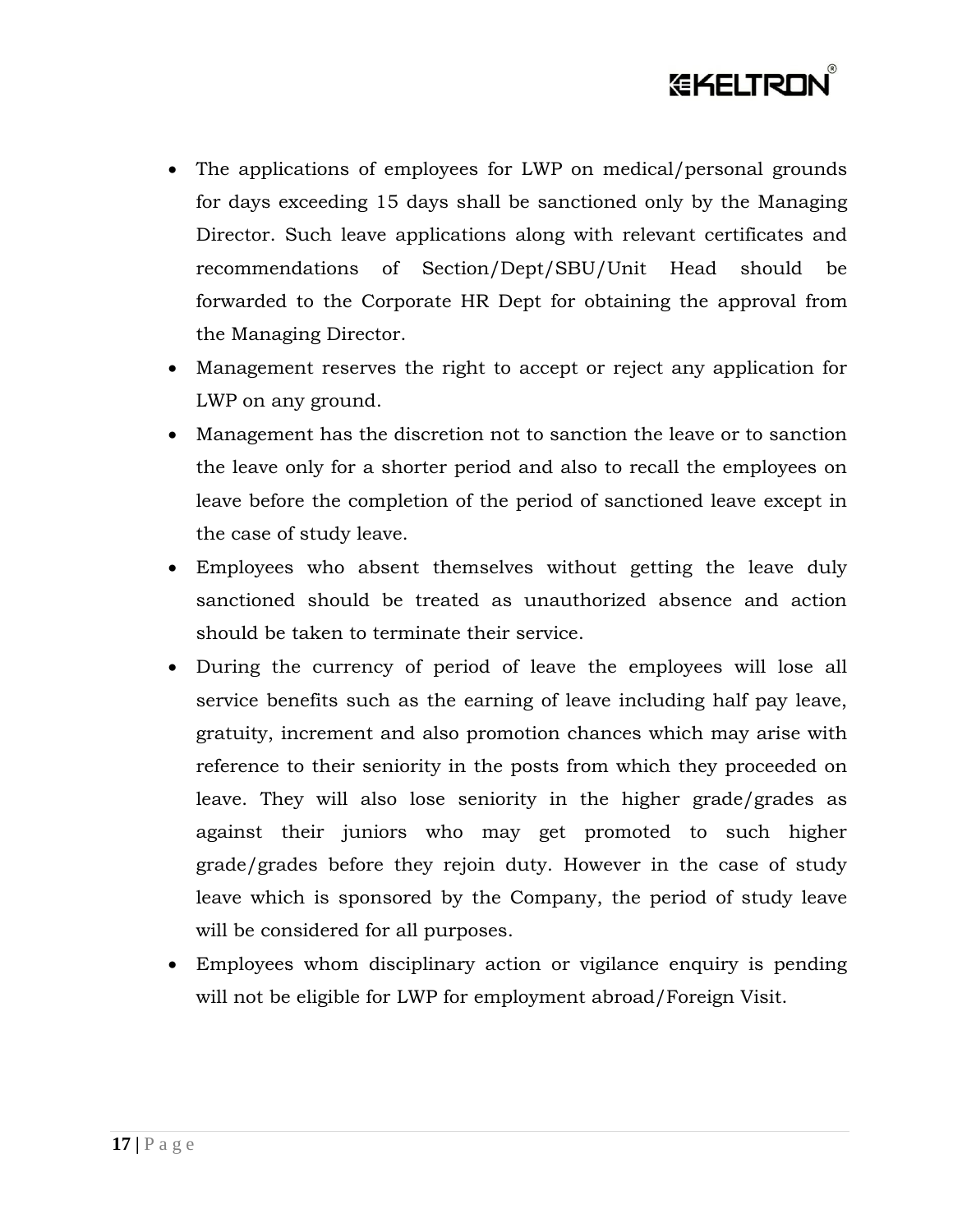# *<b><i>EKELTRON*

- In case of termination from services for reasons other than as a course of disciplinary action or due to conviction by a court of any law the management shall give notice as per the terms of appointment of the employee or Notice pay (Basic +DA) in lieu of notice to the concerned employee.
- If an employee absents himself without leave for more than 7 days or remains absent for more than 7 days beyond the period of leave granted, he/she shall be deemed as having voluntarily left and abandoned the service of the Company service from the date of commencement of unauthorized absence provided in all such cases of absence, the employee fails to report for duty within the time specified in the notice served by Management to the employee. In such cases, the employee is liable to pay notice pay in lieu of notice period as per the terms of appointment.
- If an employee do not rejoin duty on expiry of leave without pay or if the management rejects extension of leave without pay and the employee does not join duty, management may confirm his/her loss of lien. In this case, the employee is liable to give notice pay in lieu of notice period
- Employees may be granted LWP for a range of other reasons including:
	- Employment abroad
	- Foreign visit
	- Study leave

# 5.8.1 **Grant of LWP for taking up employment abroad.**

The grant of LWP for taking up employment abroad is allowed to a maximum of 5 years.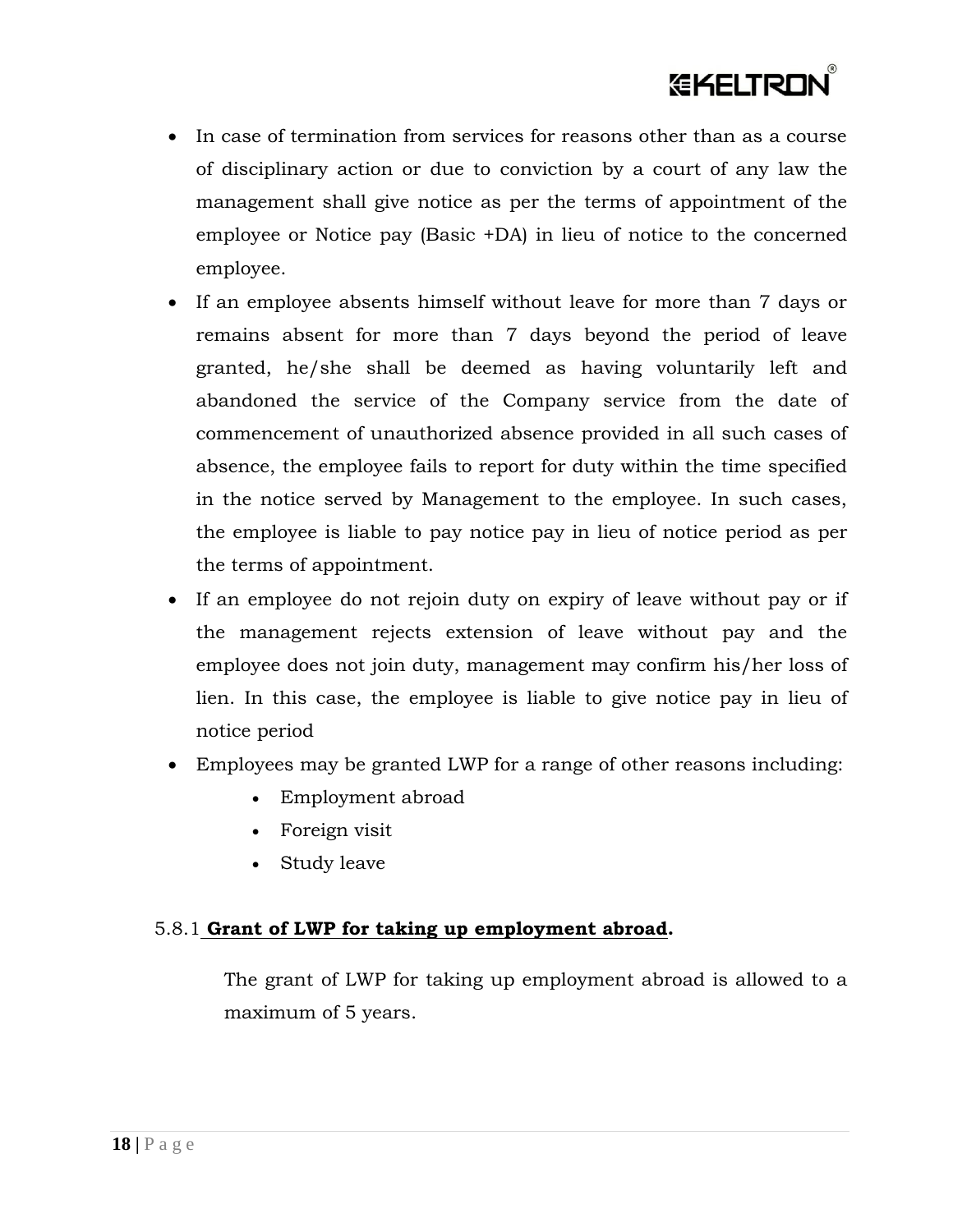

# **General Conditions**

- *Employees with minimum confirmed service of five years in the Company, excluding training period, shall be eligible to apply for LWP for the above purpose.*
- *LWP may be sanctioned only once (in two spells) in the entire service of an employee subject to a maximum period of 5 years. LWP may be granted initially for 3 months and on producing the contract of employment abroad it can be extended up to three years. If an employee is applying with the contract of employment abroad LWP may be granted initially for a period of three years.*
- *If the employee is not in a position to produce the employment contract specifying the period of employment, and failed to rejoin the Company before the expiry of the sanctioned leave will be deemed that the employee has voluntarily abandoned his/her service in the Company and accordingly, lien in the post will be lost without any intimation to the employee and the name will be struck off from the rolls of the Company.*
- *Extension of leave beyond three years can be granted only with the prior approval of the Government, if the management certifies that the person applying for leave can be allowed to continue on*  leave without having a substitute appointed in his place and that *such an extension of the leave without in anyway affect the operations of the Company.*
- *Employees should route their applications through proper channel.*
- *While forwarding the application to the Corporate HR for grant of LWP, there shall be a specific endorsement by the Head of the Unit/Office to the following effect.*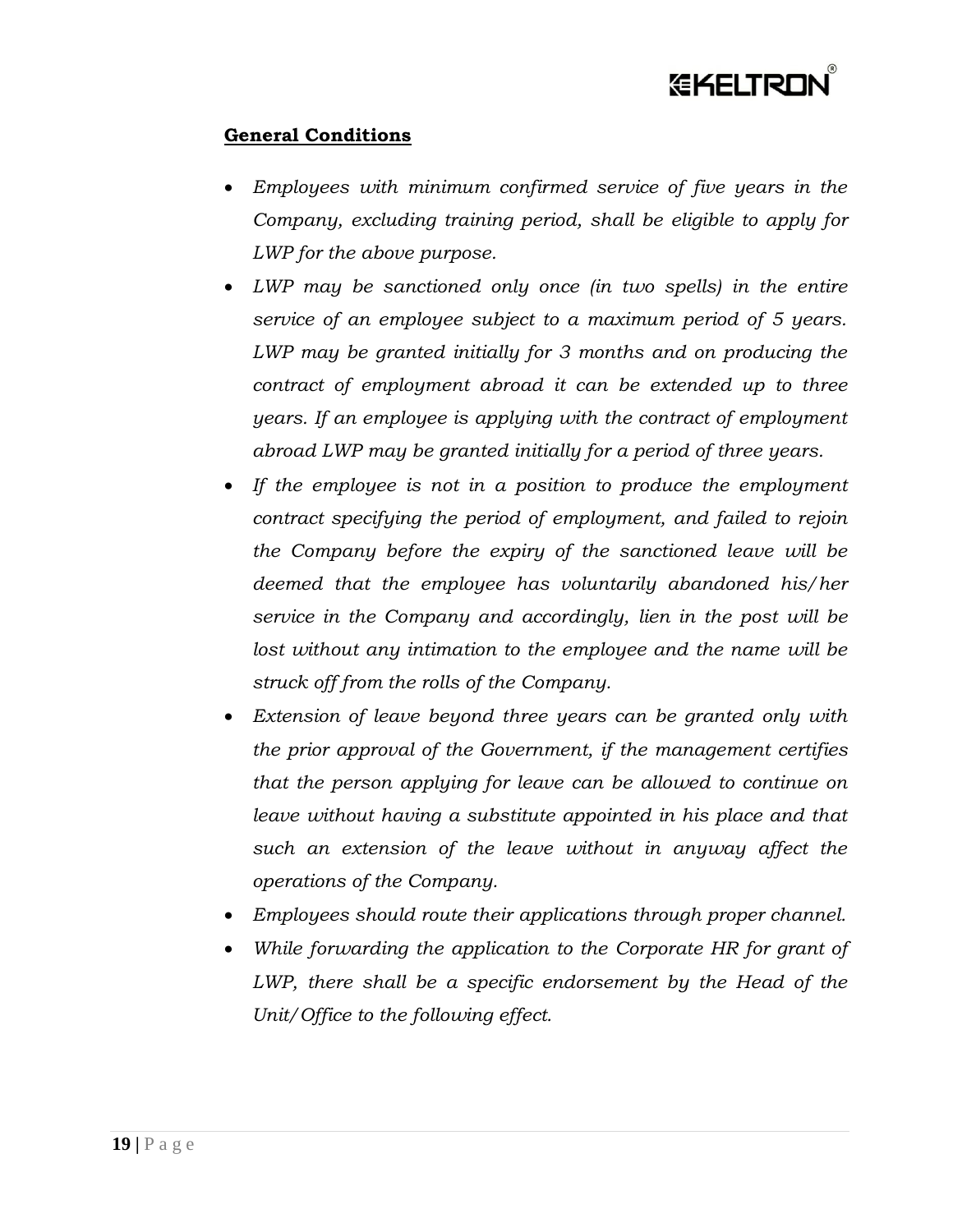# *EKELTRO*

*"It is certified that Shri/Smt……………… (Designation) can be spared for taking up the employment abroad, without the need for replacement, and without in anyway detrimentally affecting the project/work assigned to him and also without in anyway affecting the interests of the Company. The temporary vacancy caused by grant of LWP to Shri/Smt……………………… can be manned by re-deploying existing personnel".*

- *The employees who had proceeded on LWP for employment abroad and had rejoined duty within the period of three months, have the option either to treat the period of three months LWP availed as one spell of LWP for employment abroad or to regularize the said period by surrendering EL/HPL in credit and count their balance unavailed portion of LWP as normal LWP for the purpose of promotion. Option once exercised as above shall be final and irrevocable.*
- *The number of times application for such foreign employment can be forwarded/NOC issued, put together shall not exceed two in a calendar year.*
- *An employee shall proceed on LWP for employment abroad only after getting the LWP sanctioned by the Management in writing.*
- *Those employees who had availed themselves of any loan/advances should clear the dues before proceeding for LWP for employment abroad. Such employees shall only be relieved from the Company for this purpose.*
- *Where an employee request for forwarding the application cannot be agreed to on the ground that he cannot be spared /his bond, liability etc full justification for refusal of the request should be recorded by the concerned HR department on the application, and the employee concerned must be informed suitably.*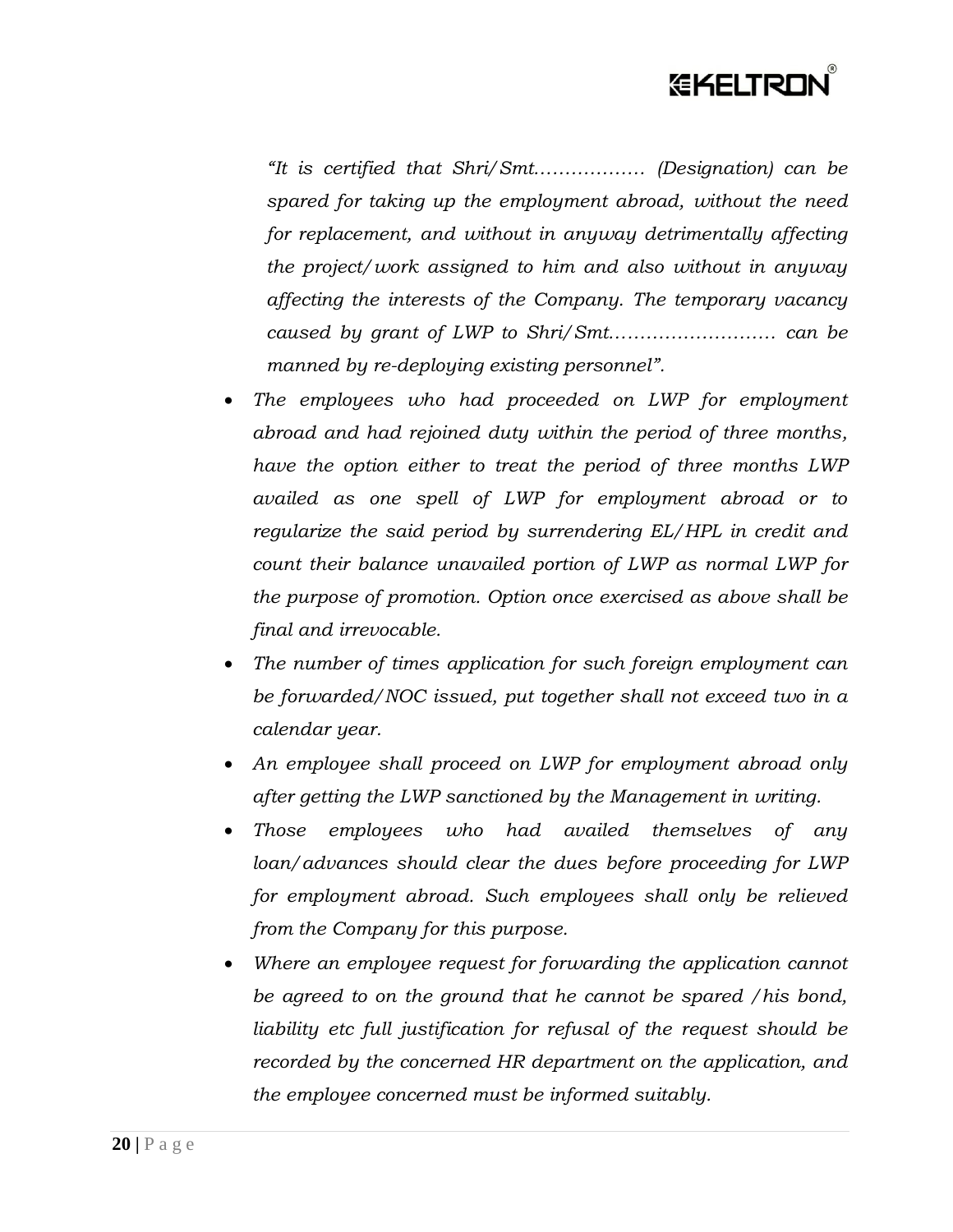# *<b>GKELTRON*

- *Where an employee cannot be spared for taking up employment abroad in a year, it shall be the responsibility of the concerned HR dept to take timely action to develop a second in line, so that the employee can be allowed LWP for employment abroad in the succeeding year, if he applies. This is to ensure that no discrimination is meted out to any employee in the matter of grant of LWP for taking up employment abroad on the ground that his services are essential to the Company.*
- *On expiry of the leave, the employee concerned shall report at Corporate HR department for the purpose of rejoining.*
- *Those who have proceeded on LWP for employment abroad and intend to rejoin duty, may rejoin the Company atleast one year before the date of their superannuation. However those who intend to continue on leave without rejoining will be relieved on superannuation without rejoining.*
- *Employees on LWP must give written notice to the Management of their intention to rejoin duty atleast three months before the expiry of the leave without pay sanctioned, failing which their lien in the company shall automatically cease. The management shall not be obliged to remind the employees regarding this.*
- *Leave without pay for employment abroad once being sanctioned for a specific period, they will not be allowed to rejoin duty prior to the expiry of the sanctioned period of leave without the approval of the Managing Director.*
- *The employees who rejoin the Company after LWP for employment abroad will not be allowed to be relieved from the Company by way of resignation, unless they have put in a minimum of one year service after rejoining.*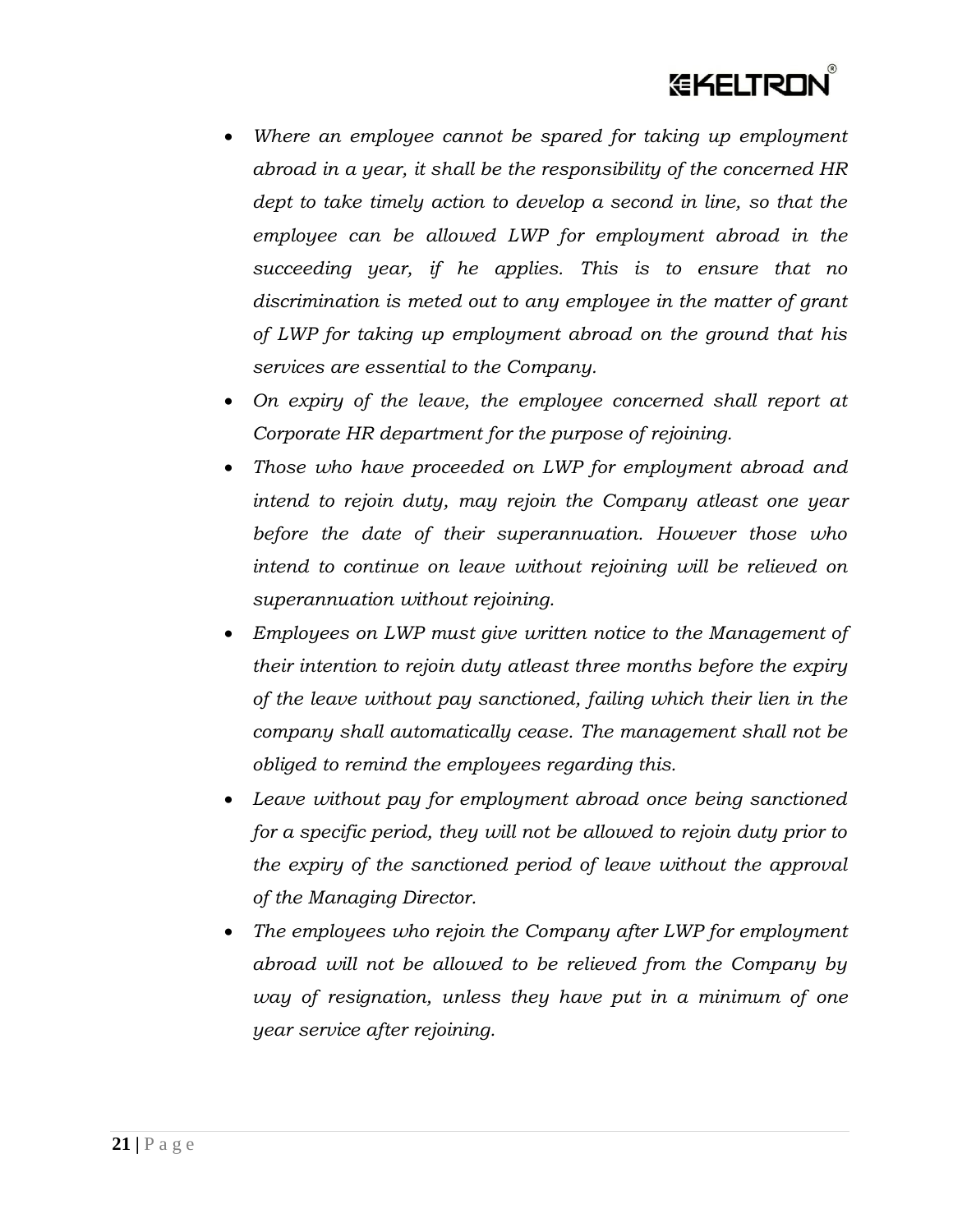

 *If the employee wishes to resign from the services of the Company on or before the expiry of the LWP granted, they have to give the notice pay (Basic + DA) in lieu of the notice period as applicable to the respective category.*

# 5.8.2 **Leave for Foreign Visit**

Leave without pay and allowances may be granted to the employees for private purposes or joining husband/wife employed abroad or elsewhere in India subject to the following conditions.

#### **General Conditions:**

- *The application for leave (EL/HPL/LWP) should clearly mention the country/countries proposed to be visited and the purpose of foreign visit.*
- *Duration of leave (EL/HPL/LWP) sanctioned for private purpose shall not exceed four months. However those leave exceeding four months can be granted with the approval of the Government.*
- *In case of employees leaving the country for visiting their children, can avail six months leave in respect of EL and HPL only.*
- *The permission will be granted by the authority competent to sanction leave as per the existing leave rules of the company.*
- *While sanctioning the leave, the competent authority should ensure that the name of the country, the purpose of the visit and address while on leave is mentioned in the leave application.*
- *Competent authority in this case shall be the Managing Director of the Company.*

# 5.8.3 *STUDY LEAVE*

All confirmed permanent employees can avail the facility of leave for study purpose.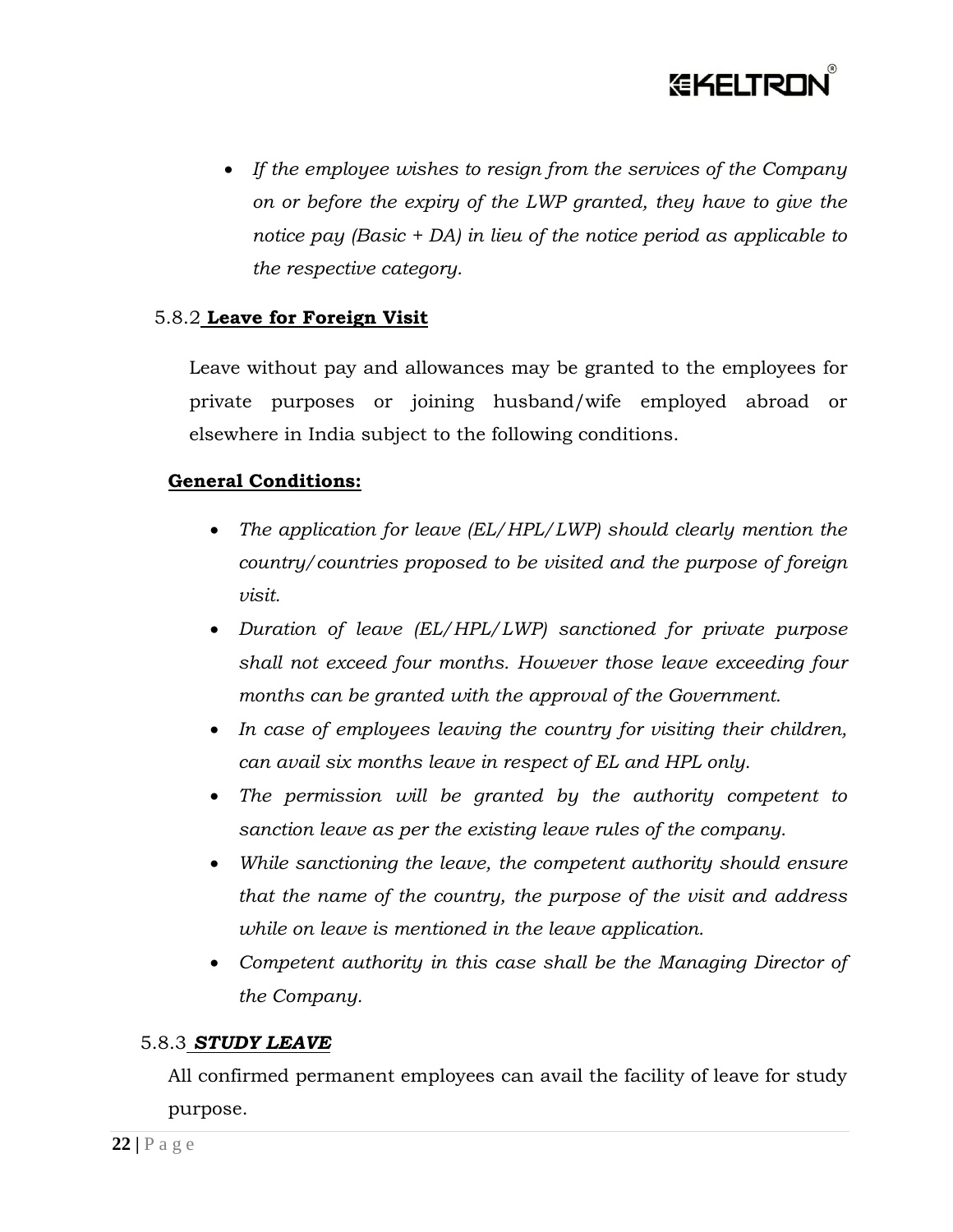

#### **Workmen Category:**

The workmen who are desirous of proceeding higher study in the relevant discipline in which he is working shall apply, through proper channel, to the Director (Personnel) indicating the course of study, the duration, institution and the probable month and year by which the course will commence and complete by the 31st December every year for a course commencing in the following calendar year. The number of workmen who will be granted study leave is limited to 3 in a year subject to following terms and conditions: -

- Study leave will be granted for a period normally prescribed by the Polytechnic/Engineering College/ recognized institute for a course of study, the qualification of which is approved by the Government/ University which shall be a higher qualification than what is prescribed for the post held, in the relevant discipline in which he/she is working.
- The workmen who has been granted leave shall not be entitled to receive any salary and allowances of any kind. Workmen will not be eligible for annual increment during the above period. The period the workmen is on study leave will not be counted for calculation of any kind of leave etc. In the case workmen voluntarily or otherwise discontinues his study with or with out intimation to the Management, it will be deemed that the absence period is unauthorized and will be counted for the purpose of break in service.
- The workmen so granted study leave shall execute a service bond, prior to proceeding on study leave, to serve the Corporation for an equal number of completed months, on the resumption of duty after study or alternatively pay, liquidated damages in case of discontinuation of study/leaving employment in between.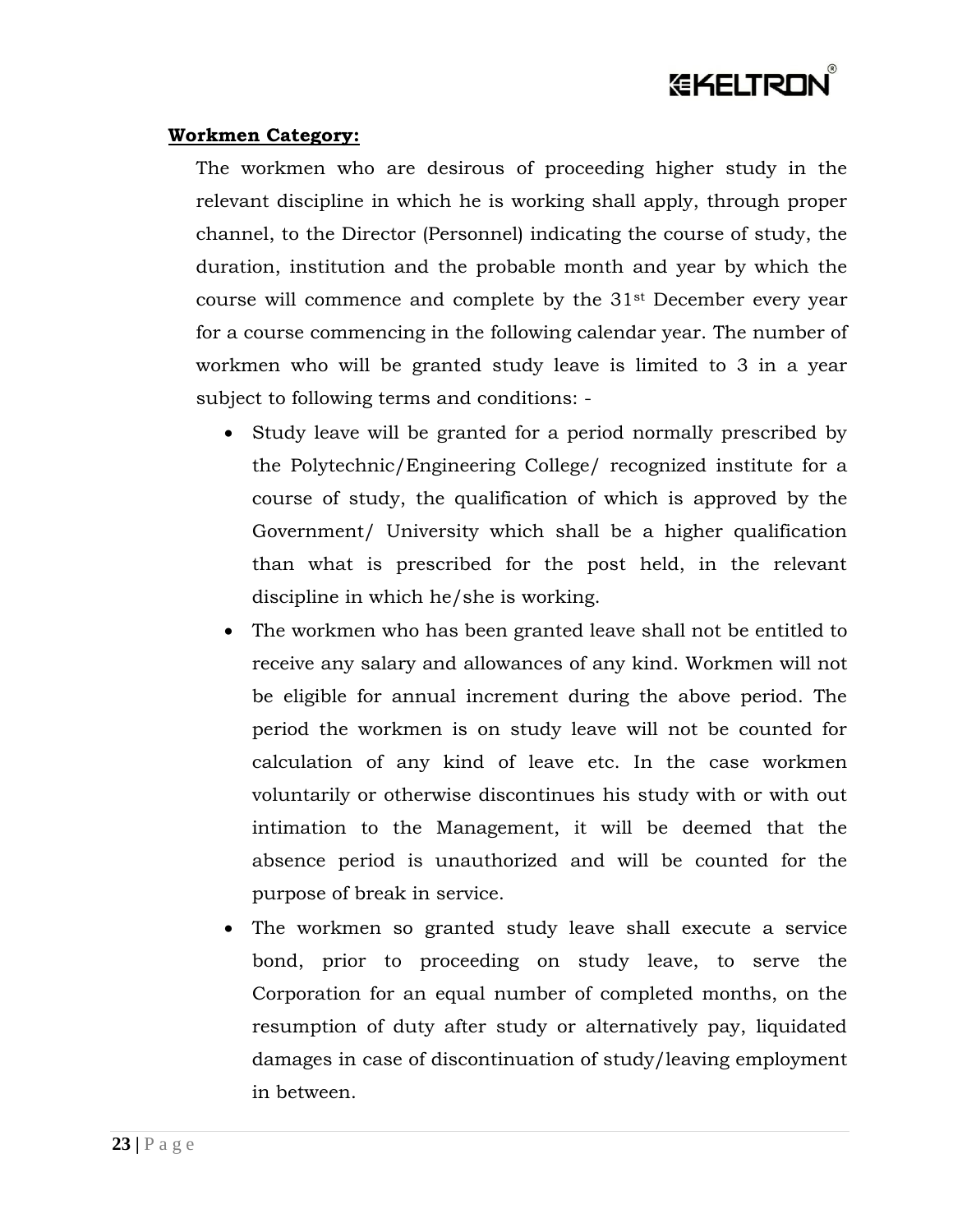

# **Executive/Supervisory Category**

An employee may be granted study leave for higher studies solely at the discretion of the Management. Following are the types of study leave admissible.

#### **Study leave for higher studies sponsored by Company**

Company may sponsor an employee for the following courses.

- Two year M. Tech (or M. Sc) at IIT/IISC with computers/electronics specialization.
- One year MS at IIT.
- Any other course the Management may decide based on requirements from time to time.

#### **General conditions**

- For all one year programmes the candidates should have put in a minimum of 3 years continuous service with Keltron excluding training period.
- For nomination to the two year programmes the candidates should have put in a minimum of 4 years continuous service with Keltron excluding the training period.
- The field of specialization of study shall be in the relevant branch of operation or the specialization could be of special interest to the organization.
- Sponsored candidate shall be paid 75% of the salary as stipend (Basic + DA). No other allowance shall be paid to the nominees.
- They shall not be entitled to any other benefits like leave, bonus etc., for the period of study leave except that there will be no break in service.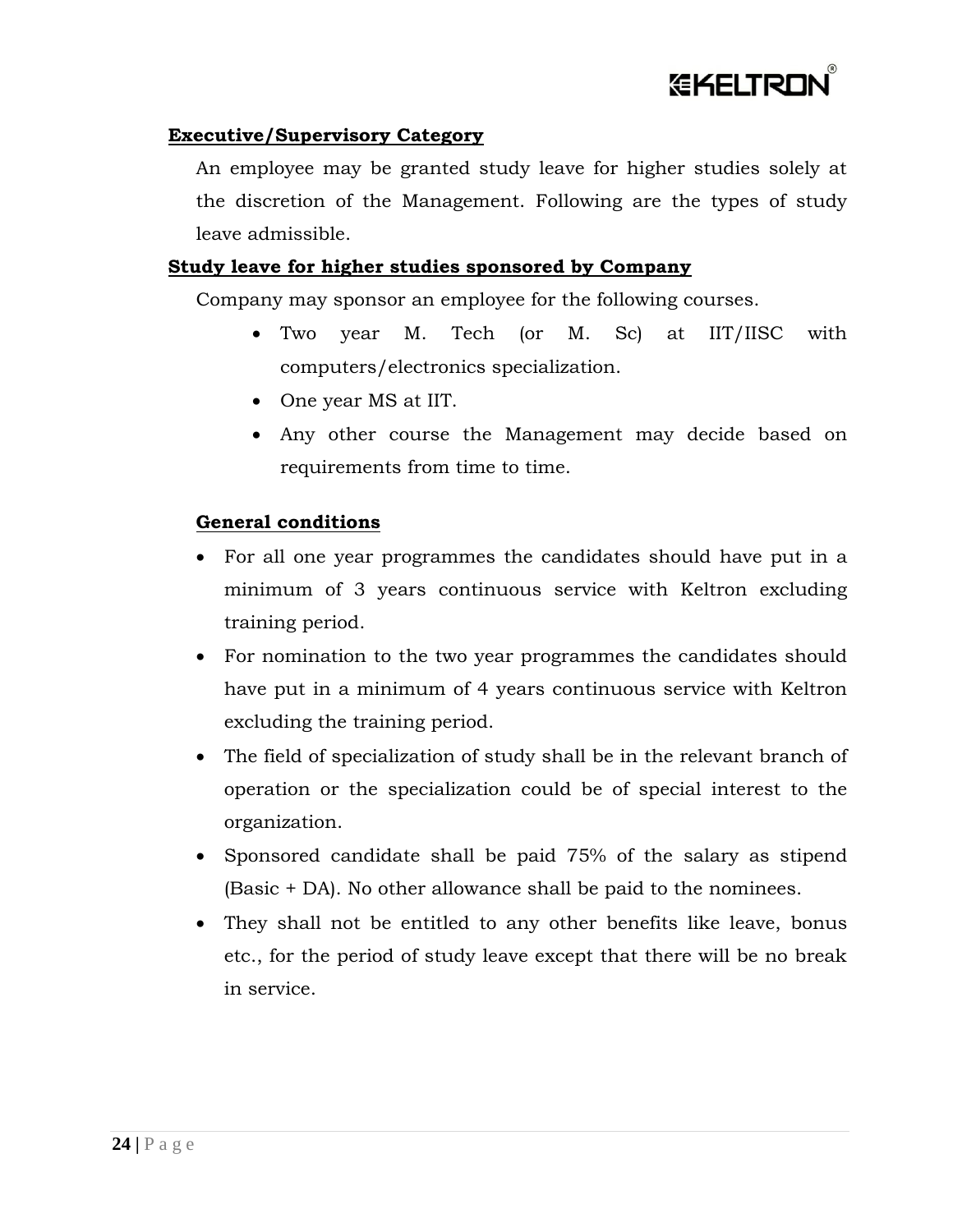# *EKELTRON*

- Candidates nominated for one year studies will have to sign a three year bond to serve the company after completion of studies. In case of his not serving the company after studies he will have to return to the company all the money the company spent on him during the training period/stipend paid by the Company and compensation as decided by the Management. In addition to the normal guarantees, a fidelity bond will have to be paid by the employee himself.
- In the case of two year programme the employee will have to execute a bond to serve the company for four years after completion of the course and if he fails he will have to return to the Company the money the Company spent on him plus Rs. 10, 000/- as compensation. In addition to the normal guarantee, a fidelity bond will have to be furnished by the employee and the premium for which will have to be paid by the employee himself.
- Nominations to the above programmes will be based on the requirement of the organization. Those who wish to pursue higher studies under the above conditions should send their applications to the Sr. Manager (HRD) before 31st December every year for courses commencing in the following year. The applications must be routed through their Unit/Division heads. A high level committee constituted by MD will make their recommendations on the basis of which final decision will be made.

# **Study leave for higher studies not sponsored by the Company**

Where an employee secures advanced training facilities after obtaining approval of the management, and that advance training will be of material benefit to the company he may be allowed study leave without pay and allowances to the duration of the course of study.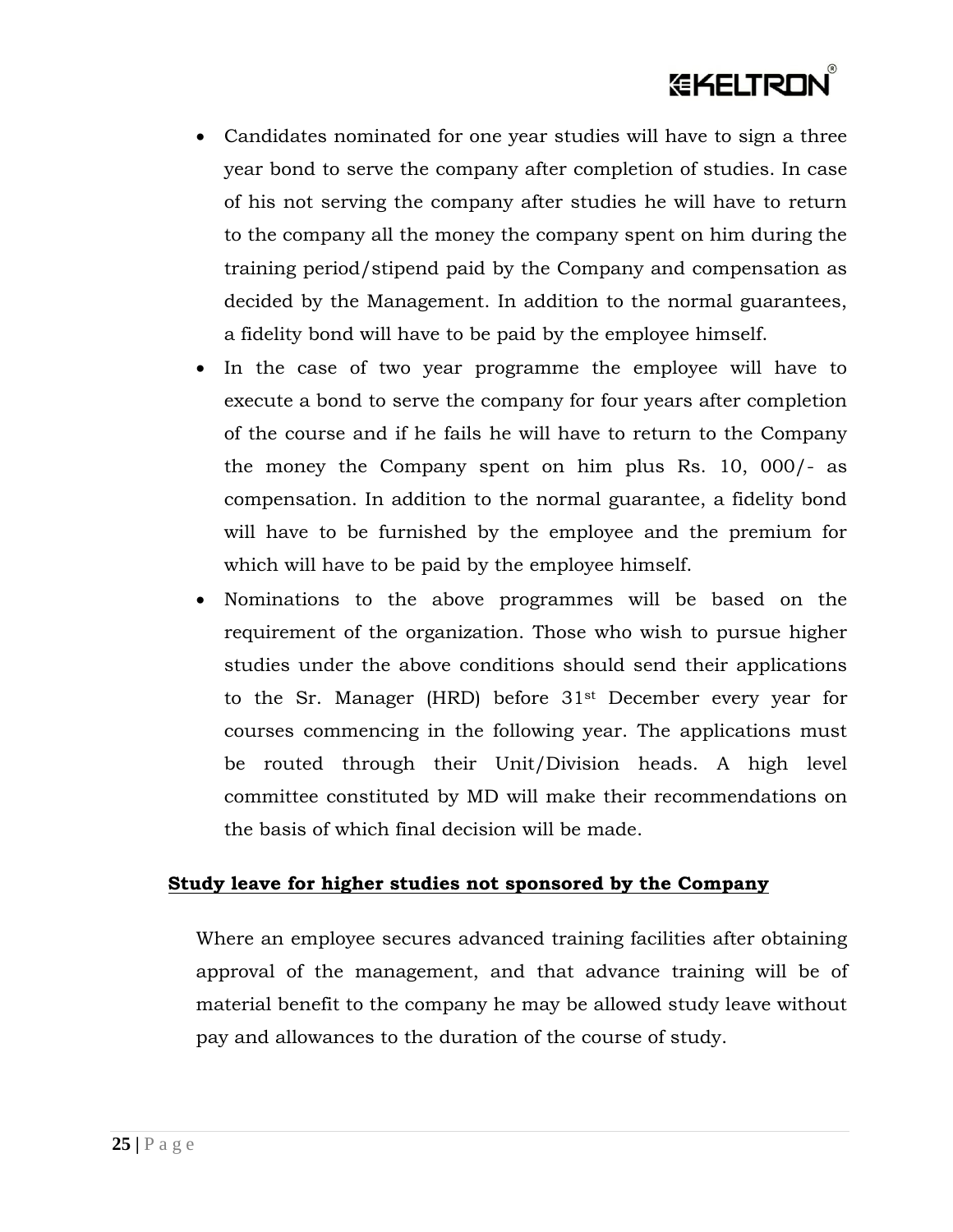

#### **Evening Courses:**

An Employee who wish to pursue his higher studies by way of attending the evening courses after the office hours conducted by the approved institutions, shall obtain NOC from the Head of the Corporate HR Department. Application along with relevant documents for this purpose shall be submitted through proper channel. This is also applicable in the case of employees engaged as casual labourer/ contract basis.

**Note:** All cases for grant of study leave for taking up studies/ undergoing training etc. will be processed by Corporate Human Resources Department.

#### 6. **OVER TIME**

Overtime wages will be paid in accordance with Section 59 of the Factories Act 1948. Overtime shall be resorted to only in exigencies of work with the prior approval of the Competent Authority.

# **Eligibility for availing overtime wages**: -

If a worker works for more than nine hours in any day or for more than forty eight hours in a week in respect of overtime work, he/she is eligible for overtime wages at the rate of twice his ordinary rate of wages.

# 7. **COMPENSATORY OFF (C.OFF)**

Employees (Supervisory/Executive), who are working in the company beyond their normal working hours with the approval of the competent authority, are eligible to avail C.OFF within a period of 30 days. This time period can be extended in case of exigencies of work subject to the approval of the Unit/Office Head.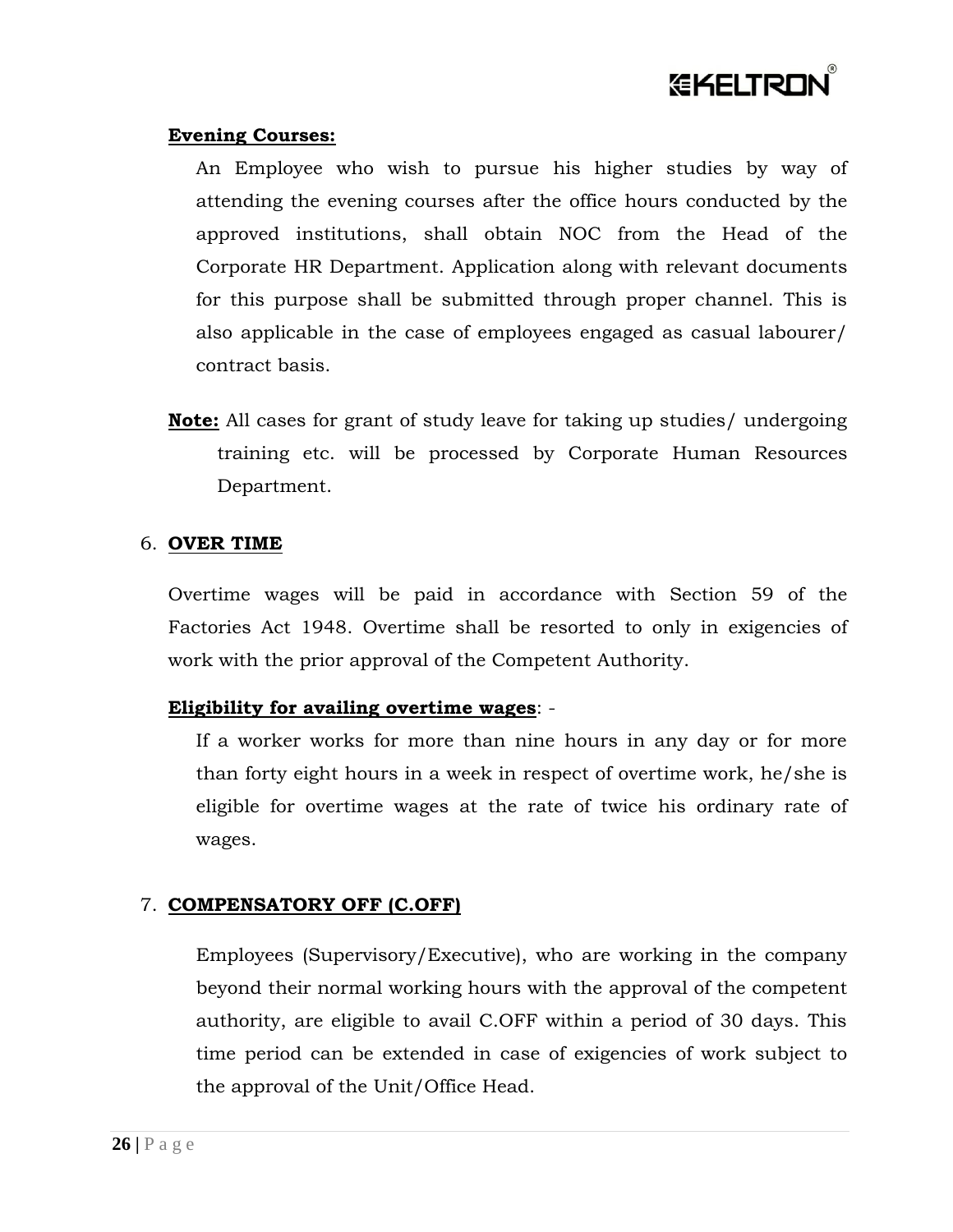

# **General Conditions**

- *7.1 Employees who are working beyond the normal working hours/holidays with the approval of the competent authority are only eligible for C.OFF.*
- *7.2 Such approval shall be obtained from the Department Head before commencing the work or in case of any exigency, ratification shall be obtained within the next working day after the day in which the work is performed.*
- *7.3 A minimum of one hour (either in the morning or evening shift) is required for claiming C.OFF. Beyond one hour, an employee can claim every 15 minutes spend on work and so on.*

# 8. **SHORT LEAVE (SHL)**

All categories of employees including Apprentices will be permitted to avail SHL during the working hours. SHL will be sanctioned only for urgent and unavoidable reasons.

# **General Conditions**

- *The minimum and the maximum period of SHL, an employee can avail at a time will be limited to ½ hour and 2 hours respectively. After the first half hour SHL will be accounted in multiples of 15 minutes.*
- *SHL will be granted only at the beginning or closing hours of morning/afternoon shifts of the work of the concerned employee.*
- *No. of chances for availing SHL in a calendar month has been limited to four.*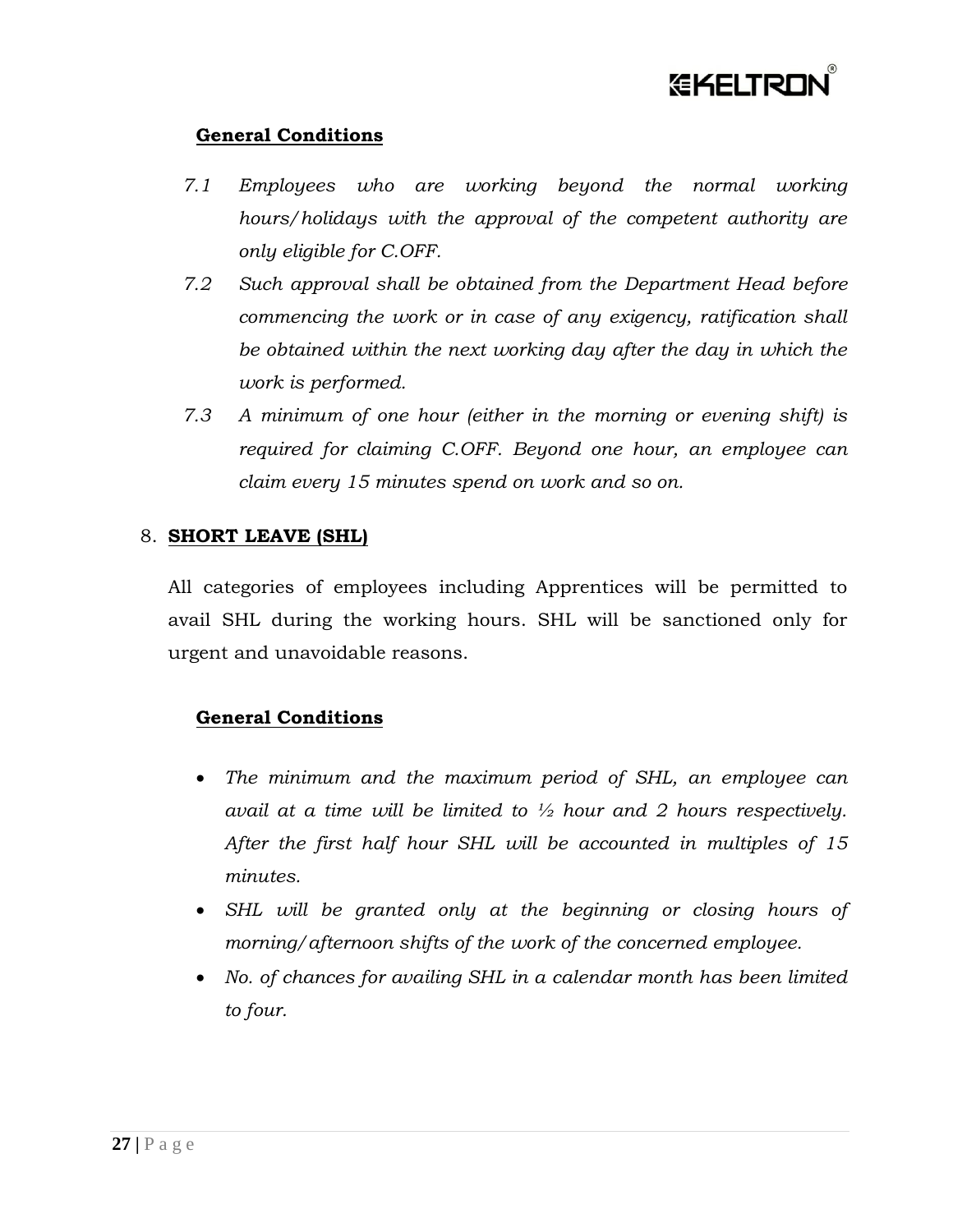

- *For availing SHL, prior permission is required.*
- *When an employee avails SHL at the beginning of the work, he is expected to apply for the SHL on the previous working day and ensure that the leave is sanctioned by the Sanctioning Authority.*
- *In case of any exigency the concerned employee shall apply for the SHL as and when the employee reaches the office after availing the short leave.*
- *An employee shall punch out while leaving the office/factory premises and punch in at the time of return. The security concerned need to ensure this.*
- *SHL can be adjusted against CL or C.OFF at credit.*
- *Adjustments of SHL against CL or C.OFF will be done only based on the request of the concerned employee through proper channel.*
- *If the employee fails to submit the request or no CL or C.OFF is available in credit, deductions will be made without any intimation as per the provisions of Payment of Wages Act.*
- *The balance hours if any, after adjustment against casual leave/compensatory off will be deducted automatically.*
- *Adjustment against compensatory off will also be on a quarterly basis subject to its availability.*

#### 8.1 **Rules for adjustment of SHL against CL:**

 SHL can be adjusted against *CL in multiples of ½ CL for every four hours of SHL on a quarterly basis in a calendar year subject to availability of leave. For example SHL availed in January, February and March is to be adjusted by March and so on.*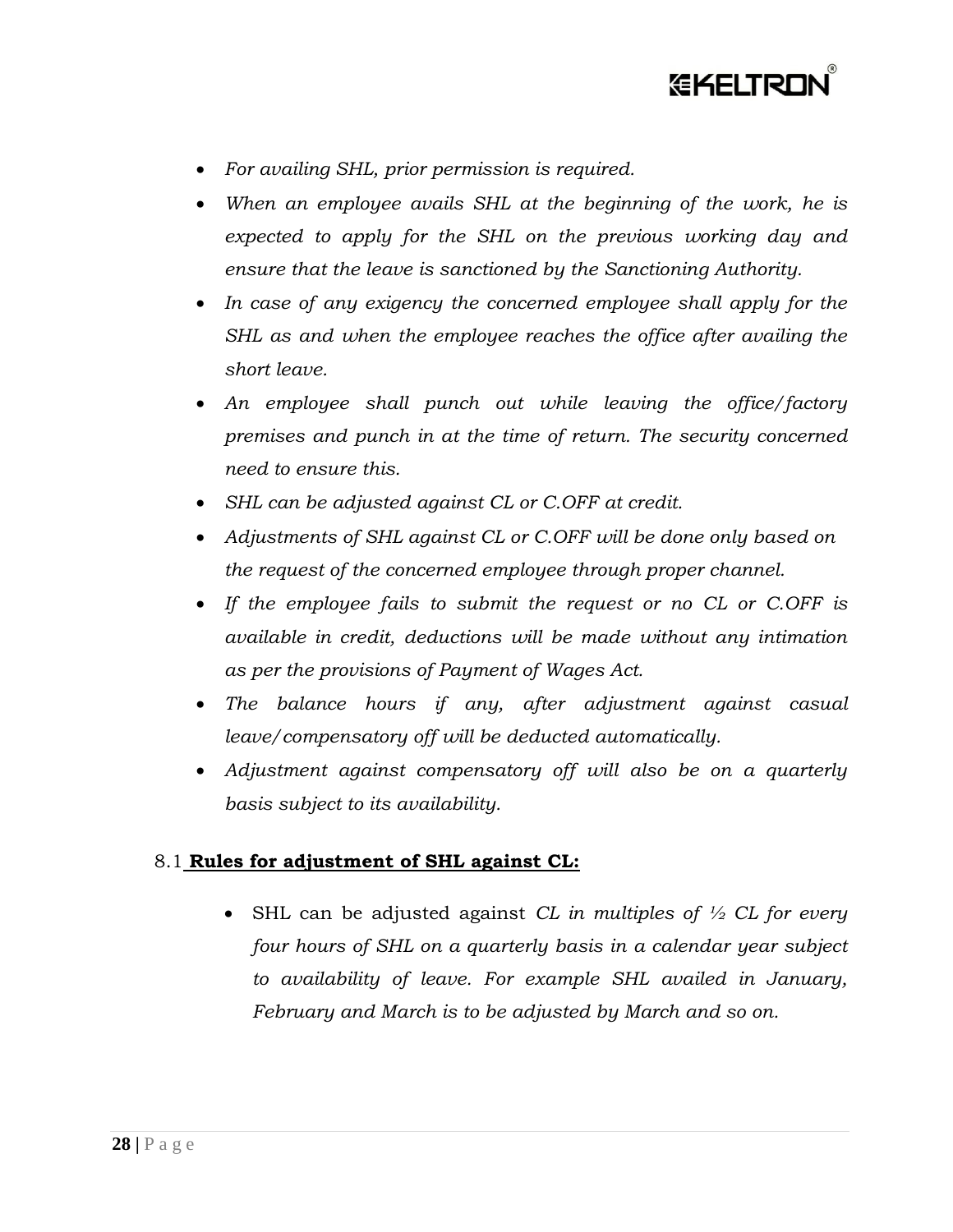

# 8.2 **Rules for adjustment of SHL against C.OFF:**

- *Employees who are working in the company beyond their normal working hours with the approval of the competent authority, are eligible to avail the facility of adjusting such working hours against the SHL availed by them within the period of expiry of C.OFF i.e.; within a period of 30 days.*
- *A minimum of one hour (either in the morning or evening shift) is required for claiming C.OFF and its adjustments against SHL. Beyond one hour, an employee can claim every 15 minutes spend on work and so on.*

# 9. **GRACE TIME**

- All categories of employees are allowed a grace time of 90 minutes in a month to compensate the late coming due to traffic or for other reasons as spread over for IN punch during the entire month.
- Grace time cannot be combined with SHL. However, grace time can be availed after lunch intervals as well, while the employees are punching in after half day leave.
- Time availed by the employee over and above 90 minutes of grace time will be treated as short leave /half day leave as applicable as per rules.
- Those who report for duty well in time on all working days and do not avail of such grace time at all as mentioned above may carry forward the 90 minutes  $(1\frac{1}{2}$  hrs) to the succeeding month and avail the same at one stretch on any day of that month either at the beginning or closing hours of morning/afternoon shifts. Only employees present on atleast 20 working days in a month will be entitled for this facility.
- Carry forward of 90 minutes cannot be clubbed with the grace time/short leave of the current month.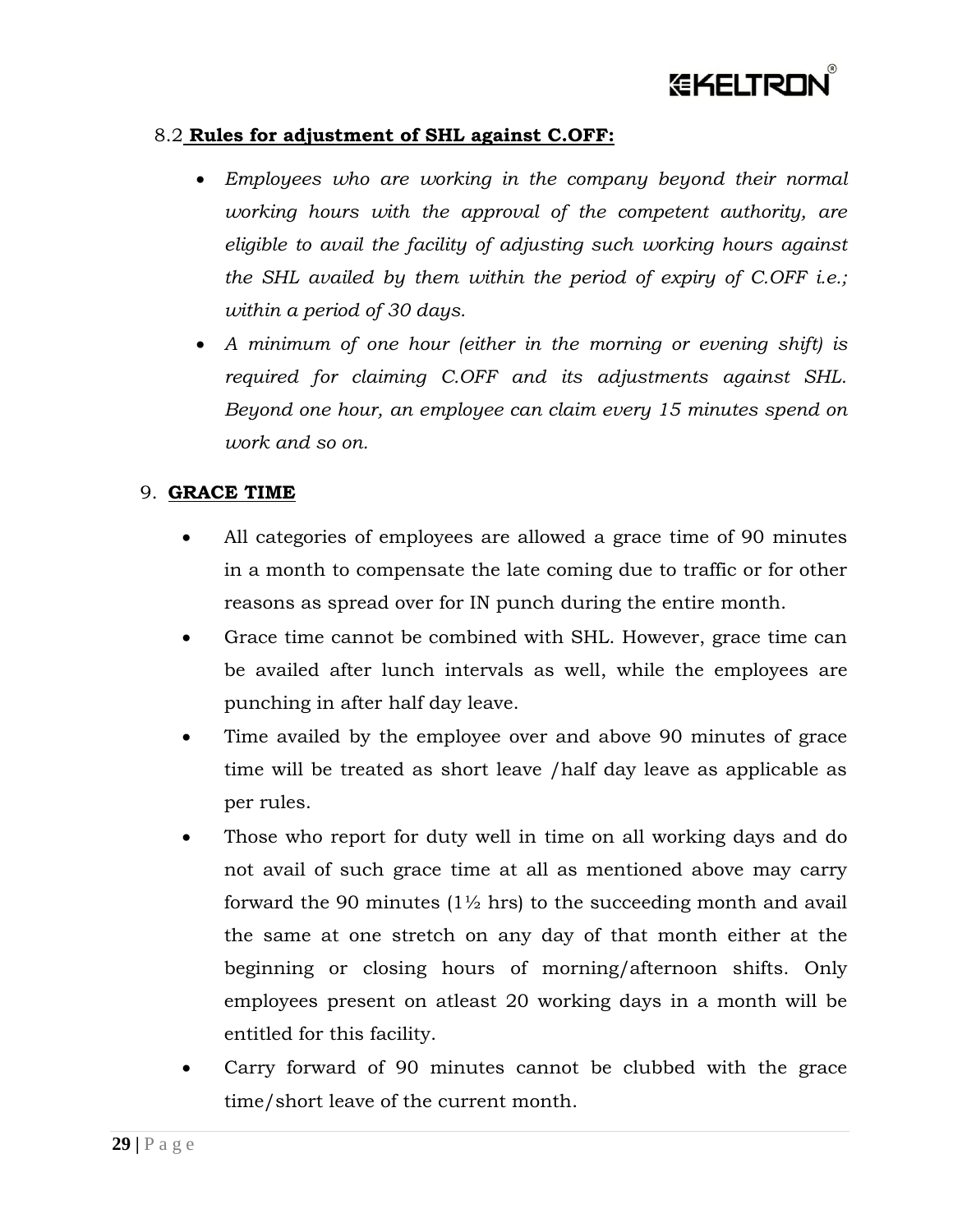

### 10. **DUTY PASS**

All categories of employees including Apprentices/other type of Trainees who go out on official duty are required to obtain a Duty Pass duly approved by the sanctioning authority.

The concerned employees can proceed out of the premises of the factory/office only after verification of the approved Duty Pass by the Security Personnel at the Gate/Entrance.

At the time of return the concerned officer of the Time Office shall verify the timings in the Duty Pass with that of the actual punching of the employee concerned. In case of employees going on duty, before coming to the Company, Duty Pass shall be approved as and when the employee reaches the Company.

#### 9.1 **Special Duty Leave**

Employees of the Company who are bearing the position of Secretary of Keltron Employees Co-operative Credit Society and Keltron Employees Consumer Society are eligible for Special duty leave of 100 hrs/60 hrs respectively on a monthly basis subject to the following conditions,

- The leave will be sanctioned only for Society Activities.
- The leave shall be sanctioned by the Department Head or the next Officer-in-charge in his absence.
- The sanctioned leave shall be submitted to the Security at the gate of the Factory/Office.
- Concerned Time Office shall monitor the usage of hours as Special Duty Leave.